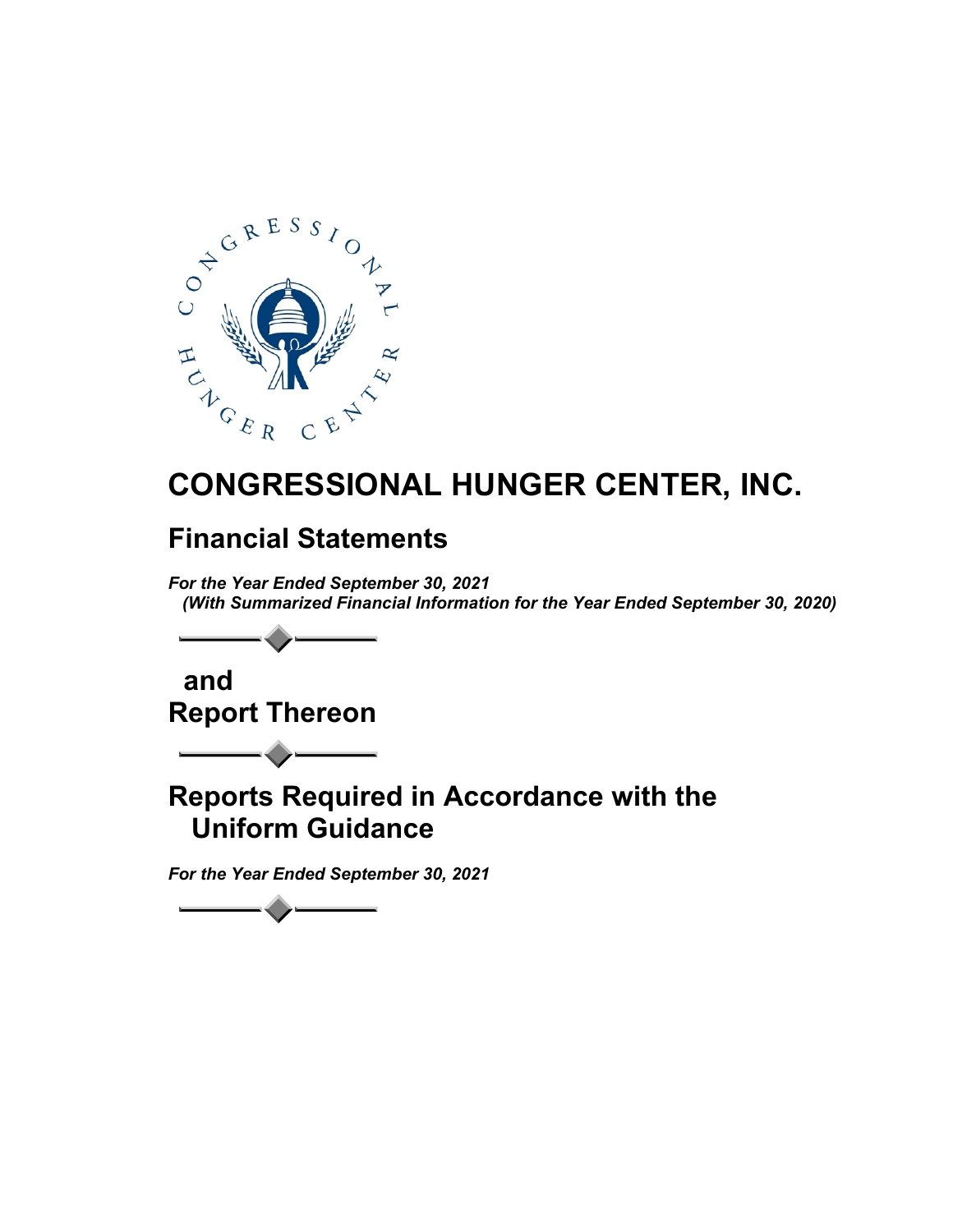#### **TABLE OF CONTENTS For the Year Ended September 30, 2021**

|                                                                                                                                                                                                                | Page |
|----------------------------------------------------------------------------------------------------------------------------------------------------------------------------------------------------------------|------|
|                                                                                                                                                                                                                |      |
| <b>Financial Statements</b>                                                                                                                                                                                    |      |
|                                                                                                                                                                                                                |      |
|                                                                                                                                                                                                                |      |
|                                                                                                                                                                                                                |      |
|                                                                                                                                                                                                                |      |
|                                                                                                                                                                                                                |      |
| Independent Auditors' Report on Internal Control Over Financial Reporting<br>and on Compliance and Other Matters Based on an Audit of Financial<br>Statements Performed in Accordance with Government Auditing |      |
| Independent Auditors' Report on Compliance for Each Major Federal<br>Program and on Internal Control Over Compliance Required by Uniform                                                                       |      |
|                                                                                                                                                                                                                |      |
|                                                                                                                                                                                                                |      |
|                                                                                                                                                                                                                |      |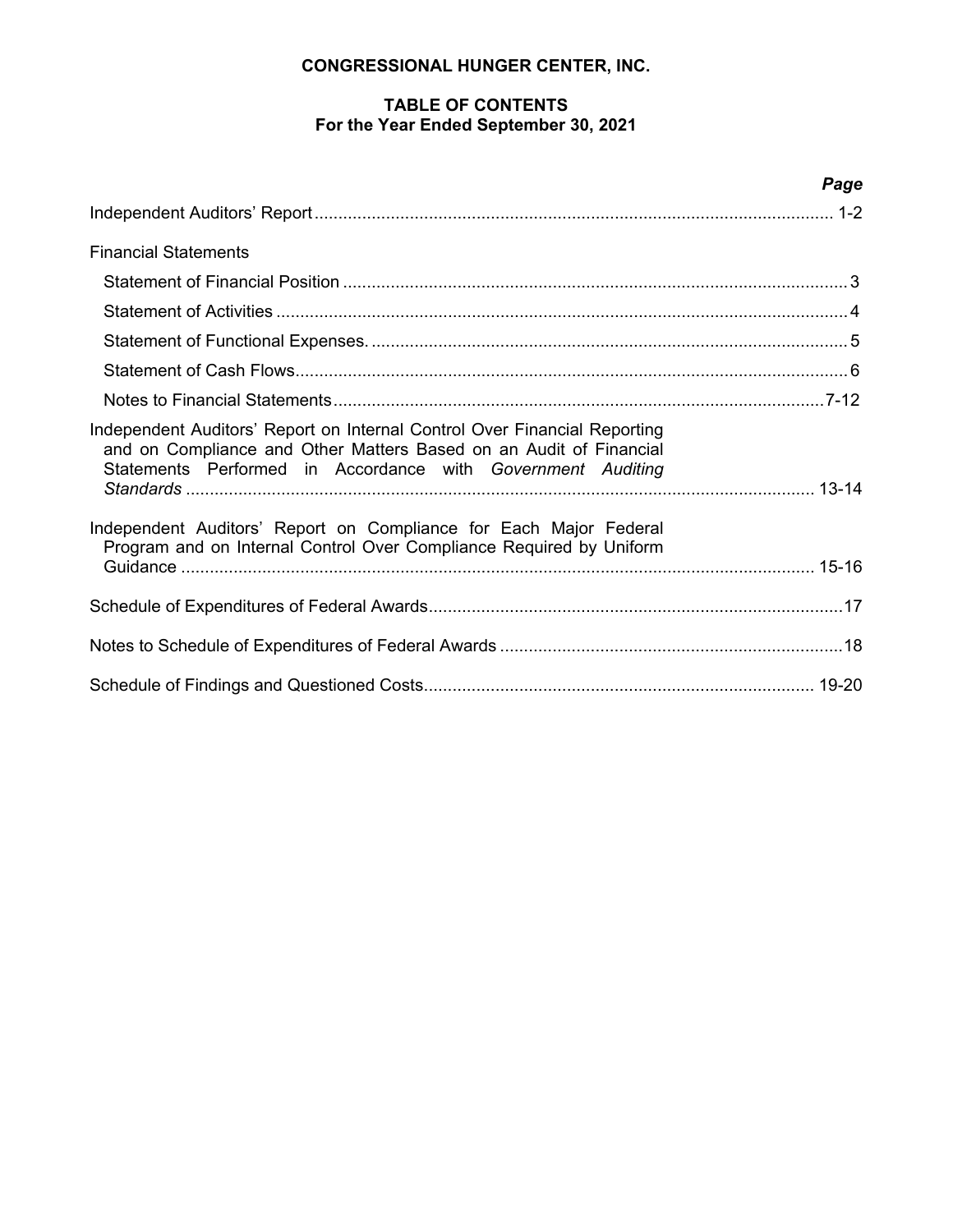

#### **INDEPENDENT AUDITORS' REPORT**

To the Board of Directors of Congressional Hunger Center, Inc.

#### **Report on the Financial Statements**

We have audited the accompanying financial statements of Congressional Hunger Center, Inc. (the Center), which comprise the statement of financial position as of September 30, 2021, and the related statements of activities, functional expenses and cash flows for the year then ended, and the related notes to the financial statements.

#### *Management's Responsibility for the Financial Statements*

Management is responsible for the preparation and fair presentation of these financial statements in accordance with accounting principles generally accepted in the United States of America; this includes the design, implementation, and maintenance of internal control relevant to the preparation and fair presentation of financial statements that are free from material misstatement, whether due to fraud or error.

#### *Auditors' Responsibility*

Our responsibility is to express an opinion on these financial statements based on our audit. We conducted our audit in accordance with auditing standards generally accepted in the United States of America and the standards applicable to financial audits contained in *Government Auditing Standards*, issued by the Comptroller General of the United States. Those standards require that we plan and perform the audit to obtain reasonable assurance about whether the financial statements are free from material misstatement.

An audit involves performing procedures to obtain audit evidence about the amounts and disclosures in the financial statements. The procedures selected depend on the auditors' judgment, including the assessment of the risks of material misstatement of the financial statements, whether due to fraud or error. In making those risk assessments, the auditor considers internal control relevant to the entity's preparation and fair presentation of the financial statements in order to design audit procedures that are appropriate in the circumstances, but not for the purpose of expressing an opinion on the effectiveness of the entity's internal control. Accordingly, we express no such opinion. An audit also includes evaluating the appropriateness of accounting policies used and the reasonableness of significant accounting estimates made by management, as well as evaluating the overall presentation of the financial statements.

We believe that the audit evidence we have obtained is sufficient and appropriate to provide a basis for our audit opinion.



M **MARCUMGROUP** MEMBER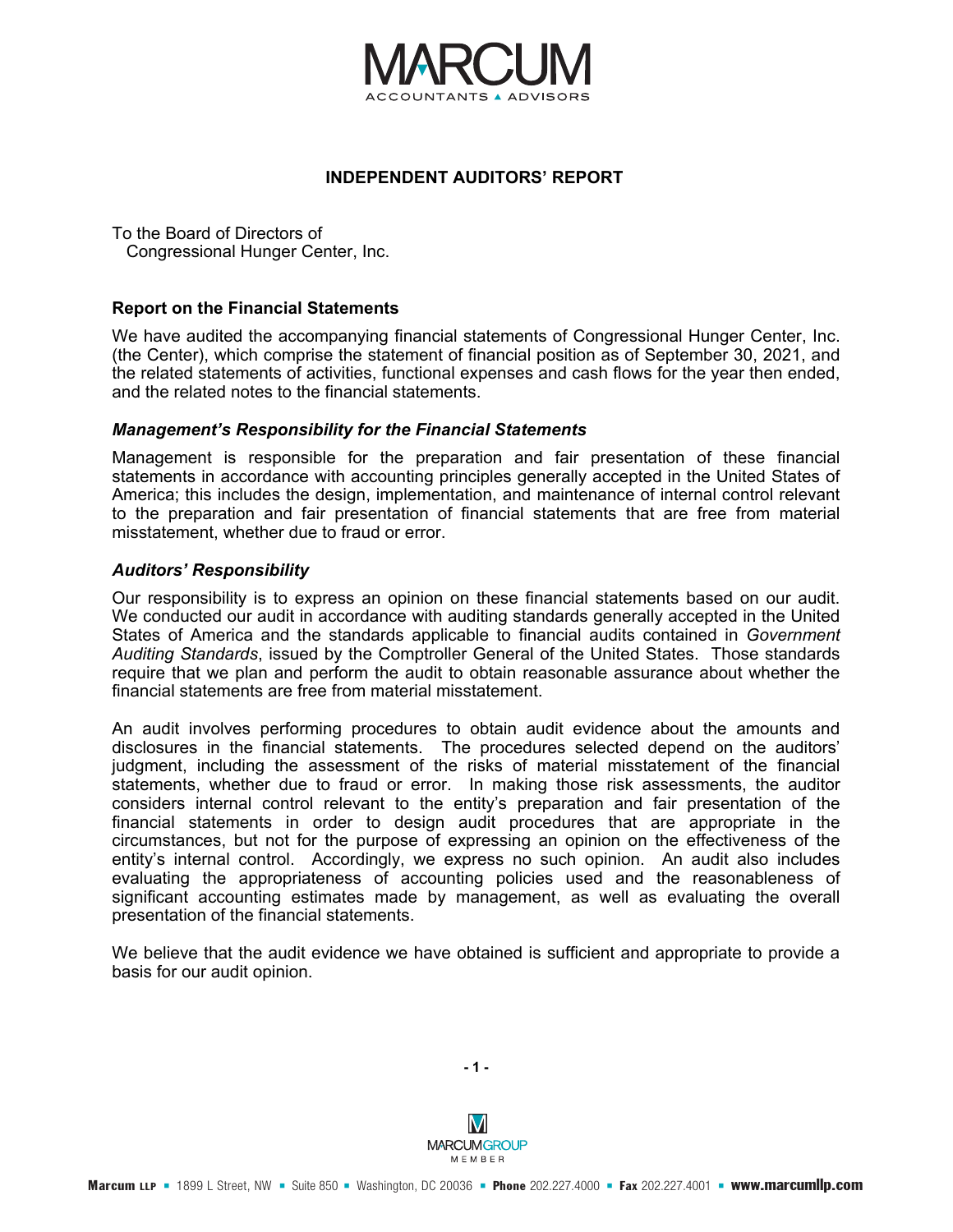#### *Opinion*

In our opinion, the 2021 financial statements referred to above present fairly, in all material respects, the financial position of Congressional Hunger Center, Inc. as of September 30, 2021, and the changes in its net assets and its cash flows for the year then ended in accordance with accounting principles generally accepted in the United States of America.

#### **Other Matters**

#### *Report on Summarized Comparative Information*

We have previously audited the Center's 2020 financial statements, and in our report dated February 26, 2021, we expressed an unmodified audit opinion on those audited financial statements. In our opinion, the summarized comparative information presented herein as of and for the year ended September 30, 2020, is consistent, in all material respects, with the audited financial statements from which it has been derived.

#### *Report on Supplementary Information*

Our audit was conducted for the purpose of forming an opinion on the financial statements as a whole. The accompanying schedule of expenditures of federal awards, as required by Title 2 U.S*. Code of Federal Regulations* (CFR) Part 200*, Uniform Administrative Requirements, Cost Principles, and Audit Requirements for Federal Awards*, is presented for purposes of additional analysis and is not a required part of the financial statements. Such information is the responsibility of management and was derived from and relates directly to the underlying accounting and other records used to prepare the financial statements. The information has been subjected to the auditing procedures applied in the audit of the financial statements and certain additional procedures, including comparing and reconciling such information directly to the underlying accounting and other records used to prepare the financial statements or to the financial statements themselves, and other additional procedures in accordance with auditing standards generally accepted in the United States of America. In our opinion, the information is fairly stated, in all material respects, in relation to the financial statements as a whole.

#### **Other Reporting Required by** *Government Auditing Standards*

In accordance with *Government Auditing Standards*, we have also issued our report dated March 9, 2022, on our consideration of the Center's internal control over financial reporting and on our tests of its compliance with certain provisions of laws, regulations, contracts, and grant agreements and other matters. The purpose of that report is solely to describe the scope of our testing of internal control over financial reporting and compliance and the results of that testing, and not to provide an opinion on the effectiveness of the Center's internal control over financial reporting or on compliance. That report is an integral part of an audit performed in accordance with *Government Auditing Standards* in considering the Center's internal control over financial reporting and compliance.

Marcum LLP

Washington, DC March 9, 2022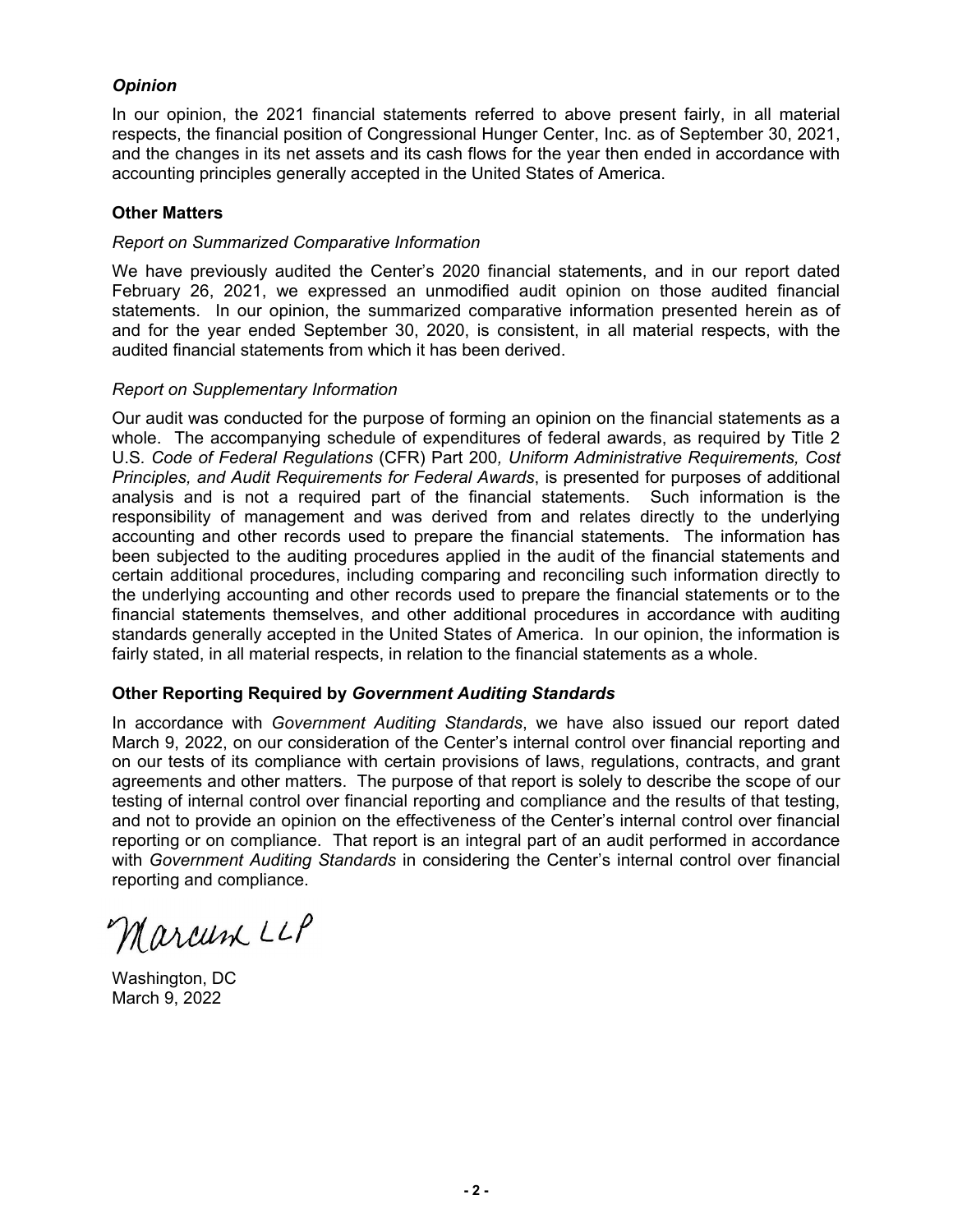## **STATEMENT OF FINANCIAL POSITION**

## **September 30, 2021**

## $\overline{\phantom{a}}$  , where  $\overline{\phantom{a}}$ **(With Summarized Financial Information as of September 30, 2020)**

|                                         | 2021            | 2020            |
|-----------------------------------------|-----------------|-----------------|
| <b>ASSETS</b>                           |                 |                 |
| Cash                                    | \$<br>1,497,249 | \$<br>655,937   |
| Grants and contributions receivable     | 270,798         | 281,860         |
| Prepaid expenses                        | 49,967          | 32,842          |
| Property and equipment, net of          |                 |                 |
| accumulated depreciation of \$20,727    | 9,592           | 10,263          |
| Security deposits                       | 4,764           | 19,275          |
| <b>TOTAL ASSETS</b>                     | \$<br>1,832,370 | \$<br>1,000,177 |
| <b>LIABILITIES AND NET ASSETS</b>       |                 |                 |
| Liabilities                             |                 |                 |
| Accounts payable and accrued expenses   | \$<br>55,585    | \$<br>72,772    |
| Grant advance                           | 729,644         | 3,362           |
| <b>TOTAL LIABILITIES</b>                | 785,229         | 76,134          |
| <b>Net Assets</b>                       |                 |                 |
| Without donor restrictions              | 863,772         | 762,312         |
| With donor restrictions                 | 183,369         | 161,731         |
| <b>TOTAL NET ASSETS</b>                 | 1,047,141       | 924,043         |
| <b>TOTAL LIABILITIES AND NET ASSETS</b> | \$<br>1,832,370 | \$<br>1,000,177 |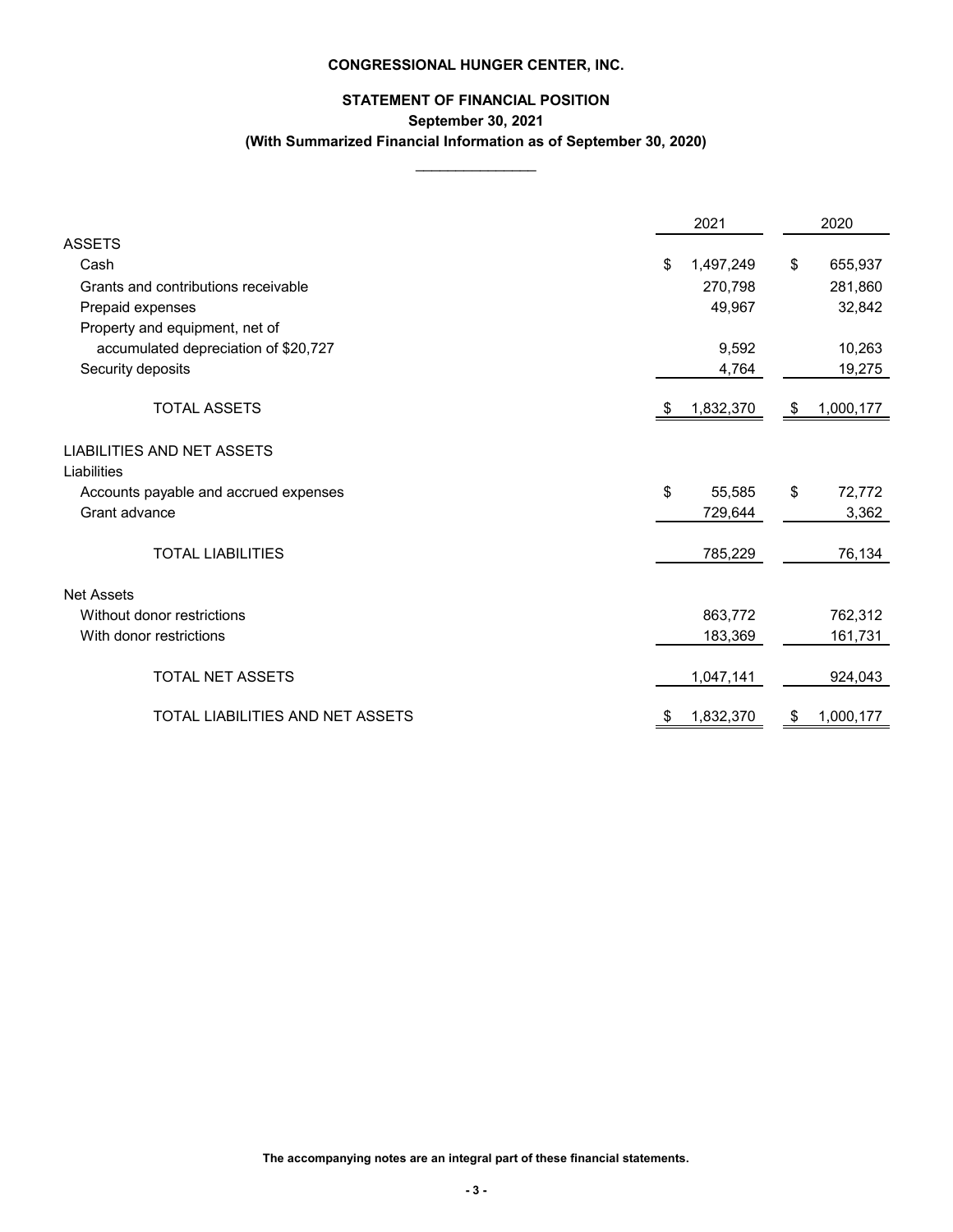## **(With Summarized Financial Information for the Year Ended September 30, 2020) For the Year Ended September 30, 2021 STATEMENT OF ACTIVITIES**

 $\overline{\phantom{a}}$  , where  $\overline{\phantom{a}}$ 

|                                                | <b>Without Donor</b><br>Restrictions | <b>With Donor</b><br><b>Restrictions</b> | 2021<br>Total   | 2020<br>Total   |
|------------------------------------------------|--------------------------------------|------------------------------------------|-----------------|-----------------|
| OPERATING SUPPORT AND REVENUE                  |                                      |                                          |                 |                 |
| Federal grants                                 | \$<br>2,096,897                      | \$                                       | \$<br>2,096,897 | 2,265,698<br>\$ |
| Grants and contributions                       | 250,945                              | 403,143                                  | 654,088         | 695,239         |
| Site match contributions                       | 408,710                              |                                          | 408,710         | 338,722         |
| Other revenue                                  | 11,333                               |                                          | 11,333          |                 |
| Net assets released from restrictions:         |                                      |                                          |                 |                 |
| Satisfaction of program restrictions           | 381,505                              | (381, 505)                               |                 |                 |
| <b>TOTAL OPERATING</b>                         |                                      |                                          |                 |                 |
| <b>SUPPORT AND REVENUE</b>                     | 3,149,390                            | 21,638                                   | 3,171,028       | 3,299,659       |
| <b>OPERATING EXPENSES</b><br>Program Services: |                                      |                                          |                 |                 |
| <b>Emerson National Fellows</b>                | 1,226,963                            |                                          | 1,226,963       | 1,380,673       |
| <b>Leland International Fellows</b>            | 934,977                              |                                          | 934,977         | 882,848         |
| Zero Hunger Academy                            | 194,689                              |                                          | 194,689         | 190,300         |
| <b>Total Program Services</b>                  | 2,356,629                            |                                          | 2,356,629       | 2,453,821       |
| <b>Support Services:</b>                       |                                      |                                          |                 |                 |
| General and administrative                     | 618,501                              |                                          | 618,501         | 576,159         |
| Fundraising                                    | 72,800                               |                                          | 72,800          | 96,942          |
| <b>Total Supporting Services</b>               | 691,301                              |                                          | 691,301         | 673,101         |
| <b>TOTAL OPERATING EXPENSES</b>                | 3,047,930                            |                                          | 3,047,930       | 3,126,922       |
| <b>CHANGE IN NET ASSETS</b>                    | 101,460                              | 21,638                                   | 123,098         | 172,737         |
| NET ASSETS, BEGINNING OF YEAR                  | 762,312                              | 161,731                                  | 924,043         | 751,306         |
| NET ASSETS, END OF YEAR                        | 863,772<br>\$                        | 183,369<br>\$                            | \$<br>1,047,141 | 924,043<br>\$   |

**The accompanying notes are an integral part of these financial statements.**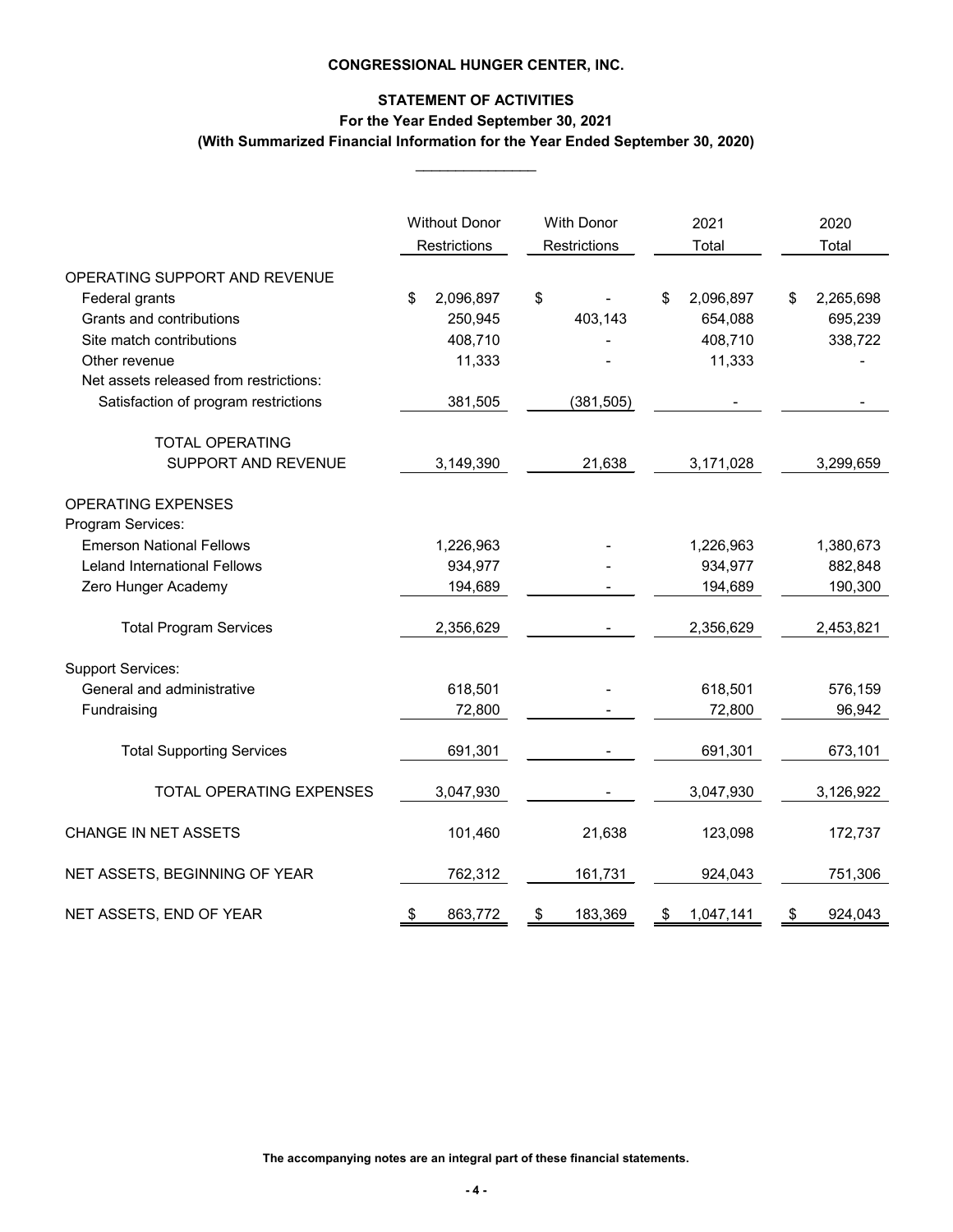## **STATEMENT OF FUNCTIONAL EXPENSES**

**For the Year Ended September 30, 2021**

## $\mathcal{L}$ **(With Summarized Financial Information for the Year Ended September 30, 2020)**

|                                      |    |                                | <b>Program Services</b>            |                           |                              | <b>Supporting Services</b> |                               |    |                |    |                                        |                 |               |
|--------------------------------------|----|--------------------------------|------------------------------------|---------------------------|------------------------------|----------------------------|-------------------------------|----|----------------|----|----------------------------------------|-----------------|---------------|
|                                      |    | Emerson<br>National<br>Fellows | Leland<br>International<br>Fellows | Zero<br>Hunger<br>Academy | Total<br>Program<br>Services |                            | General and<br>Administrative |    | Fundraising    |    | Total<br>Supporting<br><b>Services</b> | 2021<br>Total   | 2020<br>Total |
| Fellow stipends                      |    | 803,698                        | \$<br>572,491                      | \$<br>80,845              | \$1,457,034                  | $\frac{2}{3}$              |                               | \$ |                | \$ | $\blacksquare$                         | \$<br>1,457,034 | \$1,478,850   |
| Salaries, benefits and payroll taxes |    | 262,113                        | 237,877                            | 71,047                    | 571,037                      |                            | 439,580                       |    | 66,593         |    | 506,173                                | 1,077,210       | 1,033,480     |
| Professional services                |    | 54,532                         | 56,178                             | 27,006                    | 137,716                      |                            | 103,985                       |    |                |    | 103,985                                | 241,701         | 233,849       |
| Occupancy                            |    | 15,887                         | 13,747                             | 4,274                     | 33,908                       |                            | 29,887                        |    |                |    | 29,887                                 | 63,795          | 145,761       |
| Training and events                  |    | 56,157                         | 34,503                             | 7,592                     | 98,252                       |                            | 14,553                        |    | 4,927          |    | 19,480                                 | 117,732         | 115,256       |
| Travel and meetings                  |    | 17,347                         | 6,232                              |                           | 23,579                       |                            | 2,578                         |    |                |    | 2,578                                  | 26,157          | 50,037        |
| Dues and subscriptions               |    | 5,847                          | 4,910                              | 1,514                     | 12,271                       |                            | 10,585                        |    | 229            |    | 10,814                                 | 23,085          | 34,817        |
| Insurance                            |    | 3,702                          | 3,204                              | 996                       | 7,902                        |                            | 6,014                         |    | 951            |    | 6,965                                  | 14,867          | 14,336        |
| Telephone                            |    | 5,494                          | 3,936                              | 825                       | 10,255                       |                            | 5,768                         |    |                |    | 5,768                                  | 16,023          | 9,258         |
| Supplies and office expense          |    | 1,218                          | 1,062                              | 330                       | 2,610                        |                            | 2,731                         |    | 100            |    | 2,831                                  | 5,441           | 7,122         |
| Depreciation and amortization        |    | 968                            | 837                                | 260                       | 2,065                        |                            | 1,820                         |    | $\blacksquare$ |    | 1,820                                  | 3,885           | 3,406         |
| Bad debt                             |    |                                |                                    | ۰                         |                              |                            | 1,000                         |    |                |    | 1,000                                  | 1,000           | 750           |
| <b>TOTAL EXPENSES</b>                | S. | 1,226,963                      | 934,977                            | 194,689                   | \$2,356,629                  |                            | 618,501                       |    | 72,800         |    | 691,301                                | \$3,047,930     | \$3,126,922   |

**The accompanying notes are an integral part of these financial statements.**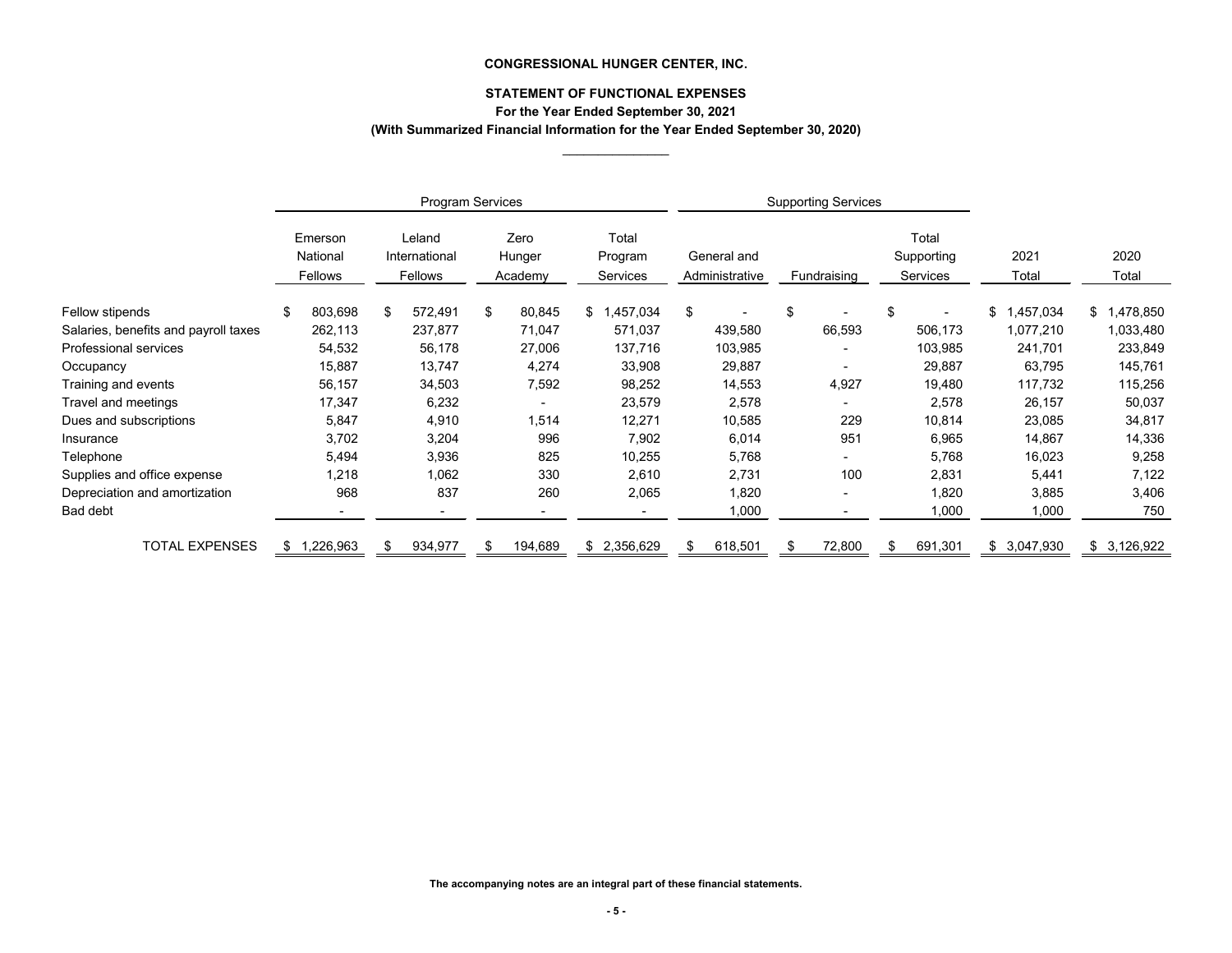## **STATEMENT OF CASH FLOWS**

## **For the Year Ended September 30, 2021**

## $\overline{\phantom{a}}$  , where  $\overline{\phantom{a}}$ **(With Summarized Financial Information for the Year Ended September 30, 2020)**

|                                                      | 2021            | 2020          |
|------------------------------------------------------|-----------------|---------------|
| CASH FLOW FROM OPERATING ACTIVITIES                  |                 |               |
| Change in net assets                                 | \$<br>123,098   | \$<br>172,737 |
| Adjustments to reconcile change in net assets to     |                 |               |
| net cash provided by (used in) operating activities: |                 |               |
| Depreciation and amortization                        | 3,885           | 3,406         |
| Provision for bad debt                               |                 | (11, 250)     |
| Loss on disposal of fixed assets                     | 288             |               |
| Changes in assets and liabilities:                   |                 |               |
| Grants and contributions receivable                  | 11,062          | (94, 748)     |
| Prepaid expenses                                     | (17, 125)       | 6,954         |
| Security deposits                                    | 14,511          |               |
| Accounts payable and accrued expenses                | (17, 187)       | 4,208         |
| Grant advance                                        | 726,282         | (599, 320)    |
| NET CASH PROVIDED BY (USED IN) OPERATING ACTIVITIES  | 844,814         | (518, 013)    |
| CASH FLOW FROM INVESTING ACTIVITIES                  |                 |               |
| Purchases of property and equipment                  | (3,502)         | (3, 528)      |
| NET CASH USED IN INVESTING ACTIVITIES                | (3,502)         | (3,528)       |
| NET INCREASE (DECREASE) IN CASH                      | 841,312         | (521, 541)    |
| CASH, BEGINNING OF YEAR                              | 655,937         | 1,177,478     |
| CASH, END OF YEAR                                    | \$<br>1,497,249 | \$<br>655,937 |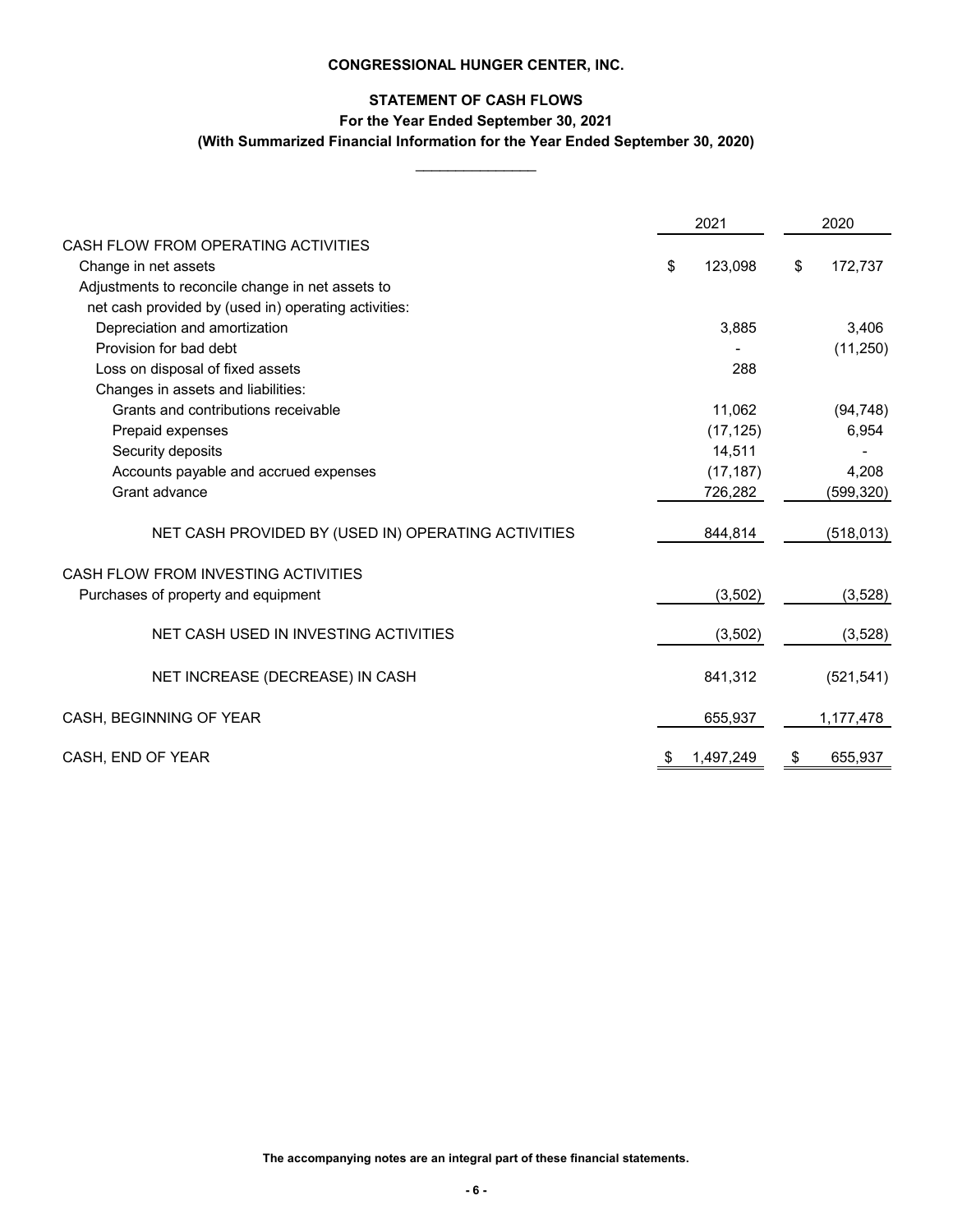#### **NOTES TO FINANCIAL STATEMENTS For the Year Ended September 30, 2021**

 $\overline{\phantom{a}}$  , where  $\overline{\phantom{a}}$ 

#### 1. Organization and Summary of Significant Accounting Policies

#### **Organization**

Congressional Hunger Center, Inc. (the Center) was founded by Representative Tony P. Hall, Chair of the former Select Committee on Hunger, after the Select Committee was eliminated by Congress on March 31, 1993. The Center was incorporated on August 23, 1993, as a District of Columbia non-profit corporation with the mission of keeping Congress and the general public focused on the problems and solutions to domestic and international hunger. Additionally, the Center fights hunger by developing anti-hunger leaders, particularly emerging leaders who will serve as the anti-hunger leaders of tomorrow.

The Center's mission is to train and inspire leaders who work to end hunger, and advocate public policies that create a food-secure world. The Center is a leader in the movement to ensure access to food as a basic human right for all people. The Center creates and nurtures a community of innovative and inspiring leaders who act as change agents, bridging the gap between grassroots efforts and national and international public policy to provide access to nutritious, affordable and culturally appropriate food. These activities are funded primarily through federal grants and corporate and individual grants and contributions.

#### **Basis of Accounting**

The Center prepares its financial statements on the accrual basis of accounting. Consequently, revenue is recognized when earned and expenses are recognized when obligations are incurred.

#### **Receivables**

The Center uses the allowance method to record potentially uncollectible grants and contributions receivable. Management determines the allowance for doubtful accounts by identifying troubled accounts and by using the historical experience applied to an aging of accounts. Receivables are written off when deemed uncollectible.

#### **Property and Equipment**

Property and equipment with an original cost in excess of \$1,000 and a useful life exceeding one year are capitalized and recorded at cost. Depreciation is computed using the straight-line method over the estimated useful lives, which range from three to five years. Expenditures for maintenance and repairs are charged to expenses as incurred. Upon the retirement or disposal of the assets, the cost and accumulated depreciation or amortization are eliminated from the accounts, and the resulting gain or loss is included in revenue and support or expenses.

#### **Classification of Net Assets**

The net assets of the Center are reported as follows:

- Net assets without donor restrictions represent the portion of expendable funds that are available for support of the operations of the Center.
- Net assets with donor restrictions are specifically restricted by donors for various programs or future periods.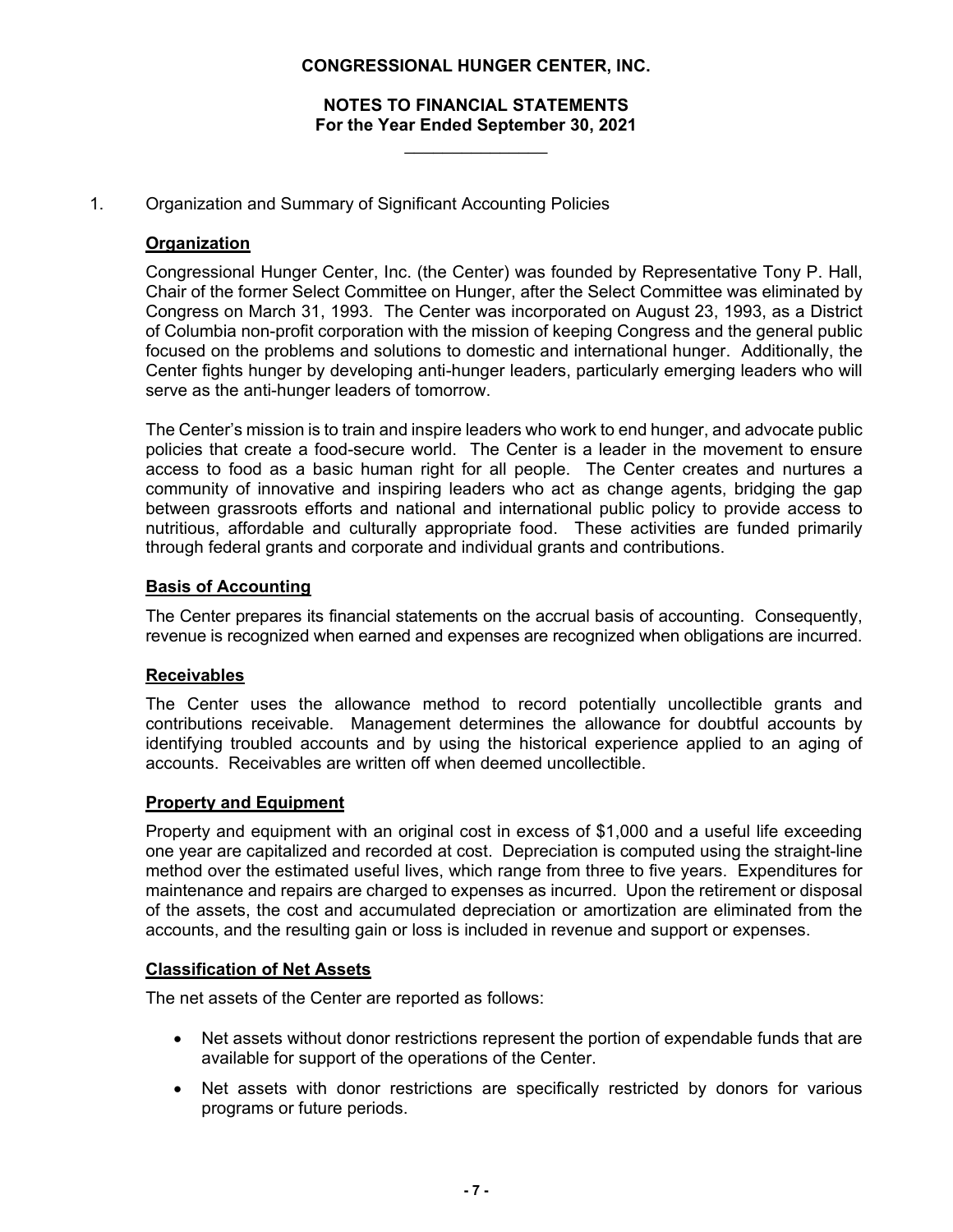#### **NOTES TO FINANCIAL STATEMENTS For the Year Ended September 30, 2021**

 $\overline{\phantom{a}}$  , where  $\overline{\phantom{a}}$ 

#### 1. Organization and Summary of Significant Accounting Policies (continued)

#### **Revenue Recognition**

The Center has grants with U.S. government agencies. Revenue from these grants are conditional upon certain performance requirements and/or the incurrence of allowable qualifying expenses. Revenue from these U.S. government grants is recognized when the Center has incurred expenditures in compliance with the specific grant provisions plus allowable indirect expenses. Revenue recognized on these grants for which billings have not been presented to, or collected from, the awarding agencies is included in grants and contributions receivable in the accompanying statement of financial position. Amounts received in advance are recorded as grant advance in the accompanying statement of financial position.

Unconditional grants and contributions are recognized as revenue in the period in which payments are received and/or unconditional promises to give are made. Grants and contributions are considered to be without donor restrictions unless specifically restricted by the donor. The Center reports such contributions as having donor restrictions if they are received with donor stipulations that limit the use of the contribution. When a stipulated time restriction ends or purpose restriction is accomplished, net assets with donor restrictions are reclassified to net assets without donor restrictions and reported in the statement of activities as net assets released from restrictions. Support that is restricted by the donor is reported as an increase in net assets without donor restrictions if the restriction expires in the reporting period in which the support is recognized. Unconditional grants and contributions that have been awarded to the Center, but not yet received, are reflected as grants and contributions receivable in the accompanying statement of financial position. Grants and contributions, including site match contributions, are considered conditional if the agreement includes measurable performance obligations or barriers and a right of return. Conditional promises to give are not recognized until they become unconditional, that is, when the barrier(s) in the agreement are met. Conditional promises to give for which payments have been received but barrier(s) have not been met are recorded as grant advance in the accompanying statement of financial position.

#### **Functional Expenses**

The costs of providing the Center's services and other activities have been summarized on a functional basis in the accompanying statement of functional expenses. Expenses directly attributable to a specific functional area have been reported as an expense of that function. Salaries and benefits of employees as well as shared costs, such as occupancy, supplies and office expense and depreciation and amortization, are allocated based on time sheets.

#### **Estimates**

The preparation of financial statements in conformity with generally accepted accounting principles (GAAP) requires management to make estimates and assumptions that affect certain reported amounts and disclosures. Accordingly, actual results could differ from those estimates.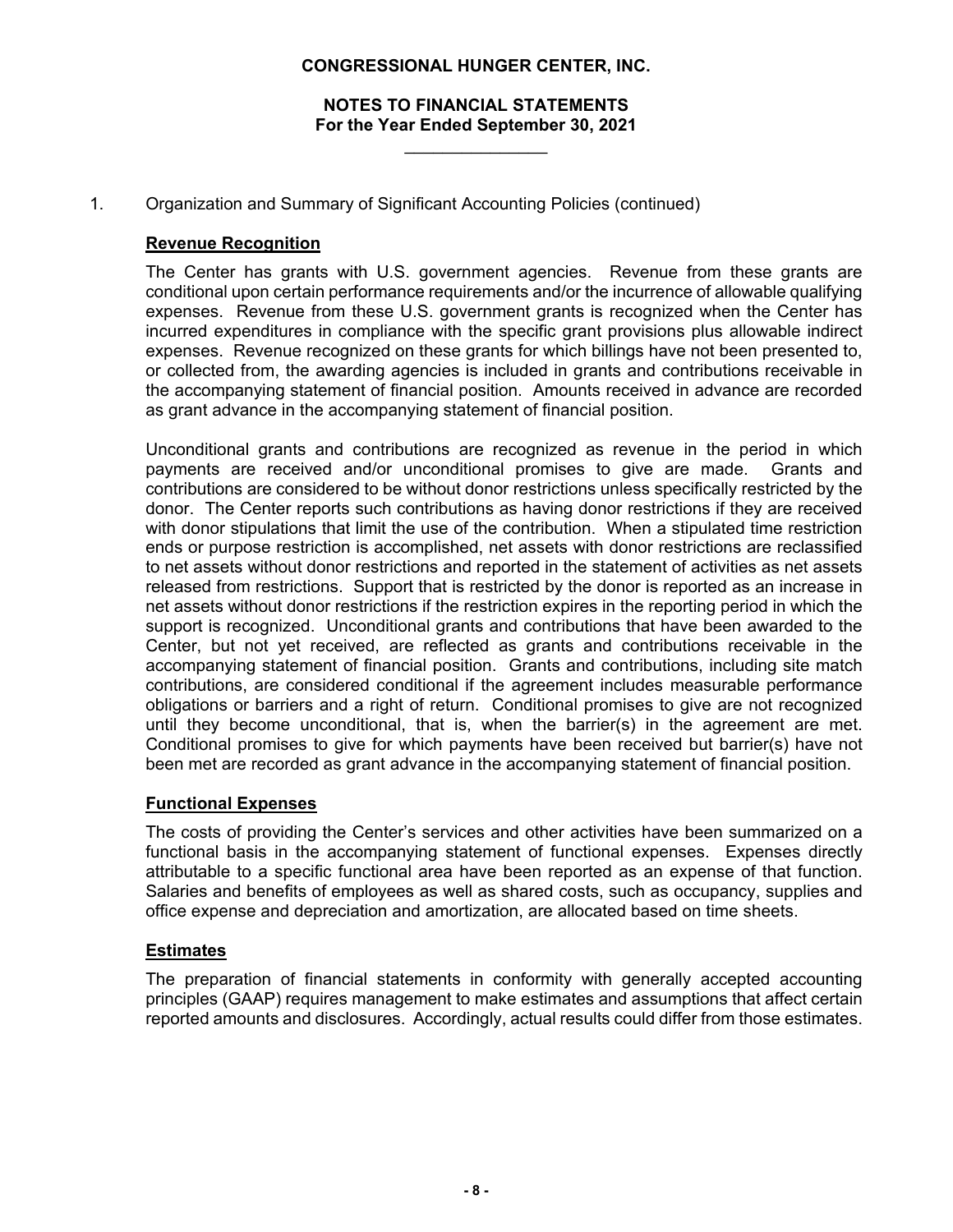#### **NOTES TO FINANCIAL STATEMENTS For the Year Ended September 30, 2021**  $\overline{\phantom{a}}$  , where  $\overline{\phantom{a}}$

#### 2. Grants and Contributions Receivable

Grants and contributions receivable consisted of the following as of September 30, 2021:

| Grants and contributions                        | 226.695 |
|-------------------------------------------------|---------|
| Federal grants                                  | 43.140  |
| Other                                           | 963.    |
| <b>Grants and Contributions Receivable, Net</b> | 270.798 |

All grants and contributions receivable are expected to be collected within one year and deemed fully collectible.

During the year ended September 30, 2021, the Center received conditional grants totaling \$2,392,600, which require certain milestones and/or the incurrence of qualifying expenditures to be incurred prior to revenue recognition. During the year ended September 30, 2021, the Center recognized \$2,505,607 under these awards as the associated conditions were substantially met during the year ended September 30, 2021. As of September 30, 2021, the Center had not yet recognized \$957,714 under these awards as associated milestones and/or qualifying expenditures had not yet been completed or incurred.

3. Net Assets With Donor Restrictions

As of September 30, 2021, net assets with donor restrictions of \$183,369 were restricted for Emerson National Fellows program.

4. Commitments and Contingencies

#### **Risk and Uncertainty**

The COVID-19 outbreak in the United States has caused business disruption through mandated and voluntary closings of business across the country for non-essential services. While the disruption is currently expected to be temporary, there is considerable uncertainty about the duration of closings. The Center has been able to continue operations virtually; however, at this point, the extent to which COVID-19 will impact the Center's financial condition or results of operations is necessarily uncertain. Management and the Board are continuously engaged in strategic and generative discussion to develop methods of providing the Center's programs under alternative operating scenarios.

#### **Operating Lease**

On December 26, 2017, the Center entered into an operating lease for office space effective January 1, 2018. The lease was renewed several times, including in February 2021, and most recently in August 2021, to extend office lease term through September 30, 2022. As of September 30, 2021, future minimum lease payments due under the lease totaled \$30,308 for the year ended September 30, 2022.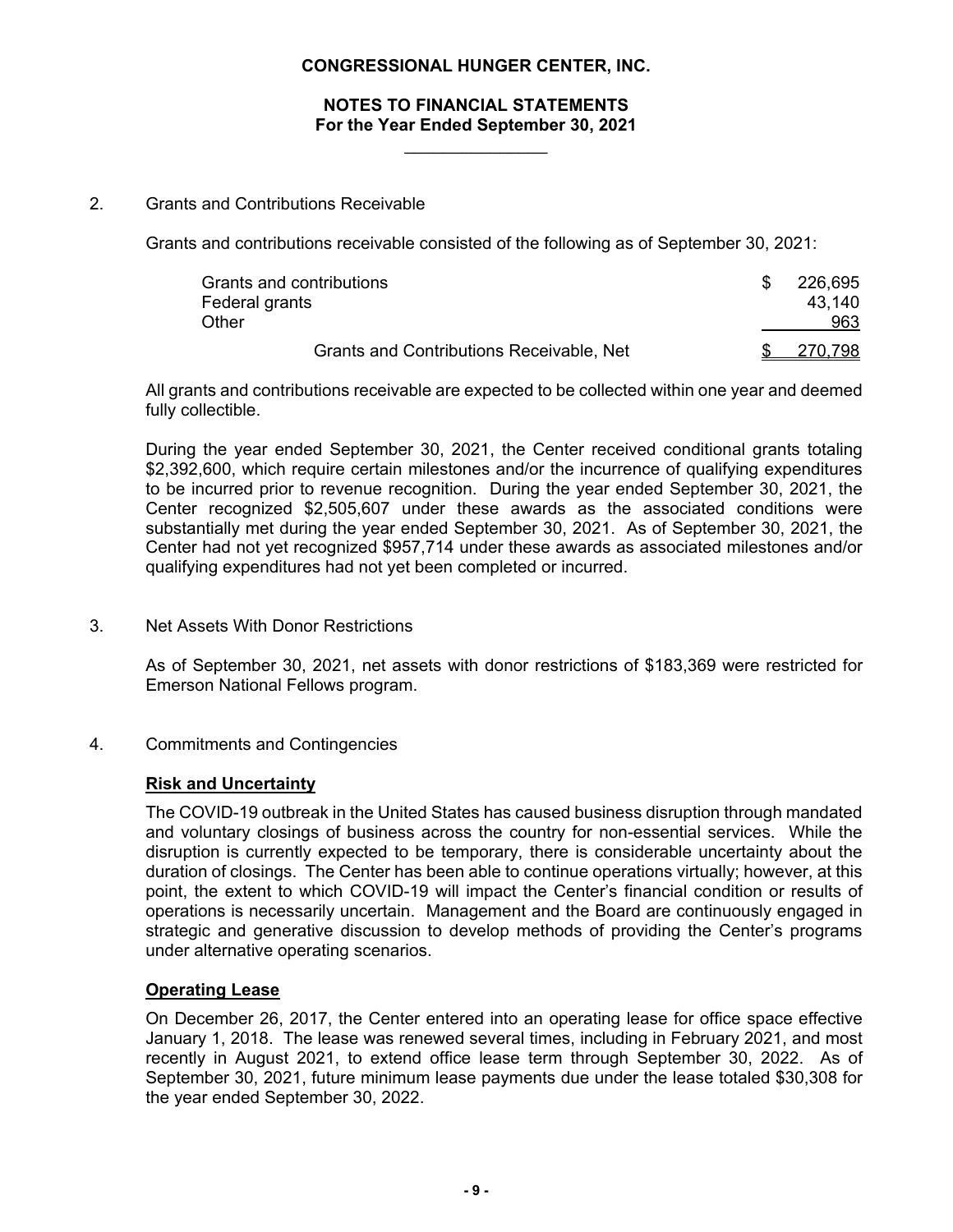#### **NOTES TO FINANCIAL STATEMENTS For the Year Ended September 30, 2021**

 $\overline{\phantom{a}}$  , where  $\overline{\phantom{a}}$ 

#### 4. Commitments and Contingencies (continued)

#### **Concentration of Credit**

The Center maintains its cash with certain commercial financial institutions, which aggregate balances may exceed, at times, the Federal Deposit Insurance Corporation (FDIC) insured limit of \$250,000 per depositor per institution. As of September 30, 2021, the balance exceeded the FDIC maximum insured limit by approximately \$1,231,000. The Center monitors the creditworthiness of these institutions and has not experienced any historical credit losses on its cash.

#### **Major Grantor**

The Center receives a large percentage of its funding through an appropriation from the federal government. This appropriation is administered by the U.S. Department of Agriculture through a Food and Nutrition Service award. The Center recognized federal grants of \$2,096,897, which represents approximately 66% of the Center's total revenue and support for the year ended September 30, 2021.

#### **Compliance Audit**

The Center has received federal grants that are subject to review, audit and adjustments by various federal agencies for qualified expenses charged to the grants. Such audits could lead to requests for reimbursements to the federal agencies for any expenditures or claims disallowed under the terms of the agreements. The amount of expenditures which may be disallowed by the federal agencies cannot be determined at this time although the Center expects such amounts, if any, to be insignificant.

#### 5. Retirement Plan

The Center adopted a salary deferral plan in accordance with Section 401(k) of the Internal Revenue Code (the IRC) (the Plan) whereby employees may elect to defer a portion of their annual salary. Employees who have completed at least one year of service and are at least 21 years of age are eligible to participate in the Plan. The Center makes matching contributions on behalf of eligible employees at a rate of 3%-4% of their compensation under the Plan. The Center contributed \$24,987 to the Plan for the year ended September 30, 2021.

#### 6. Income Taxes

The Center is exempt from the payment of taxes on income other than net unrelated business income under Section 501(c)(3) of the IRC. For the year ended September 30, 2021, no provision for income taxes was made, as the Center had no net unrelated business income.

The Center has adopted the authoritative guidance relating to accounting for uncertainty in income taxes included in FASB Accounting Standards Codification Topic 740, *Income Taxes*. These provisions provide consistent guidance for the accounting for uncertainty in income taxes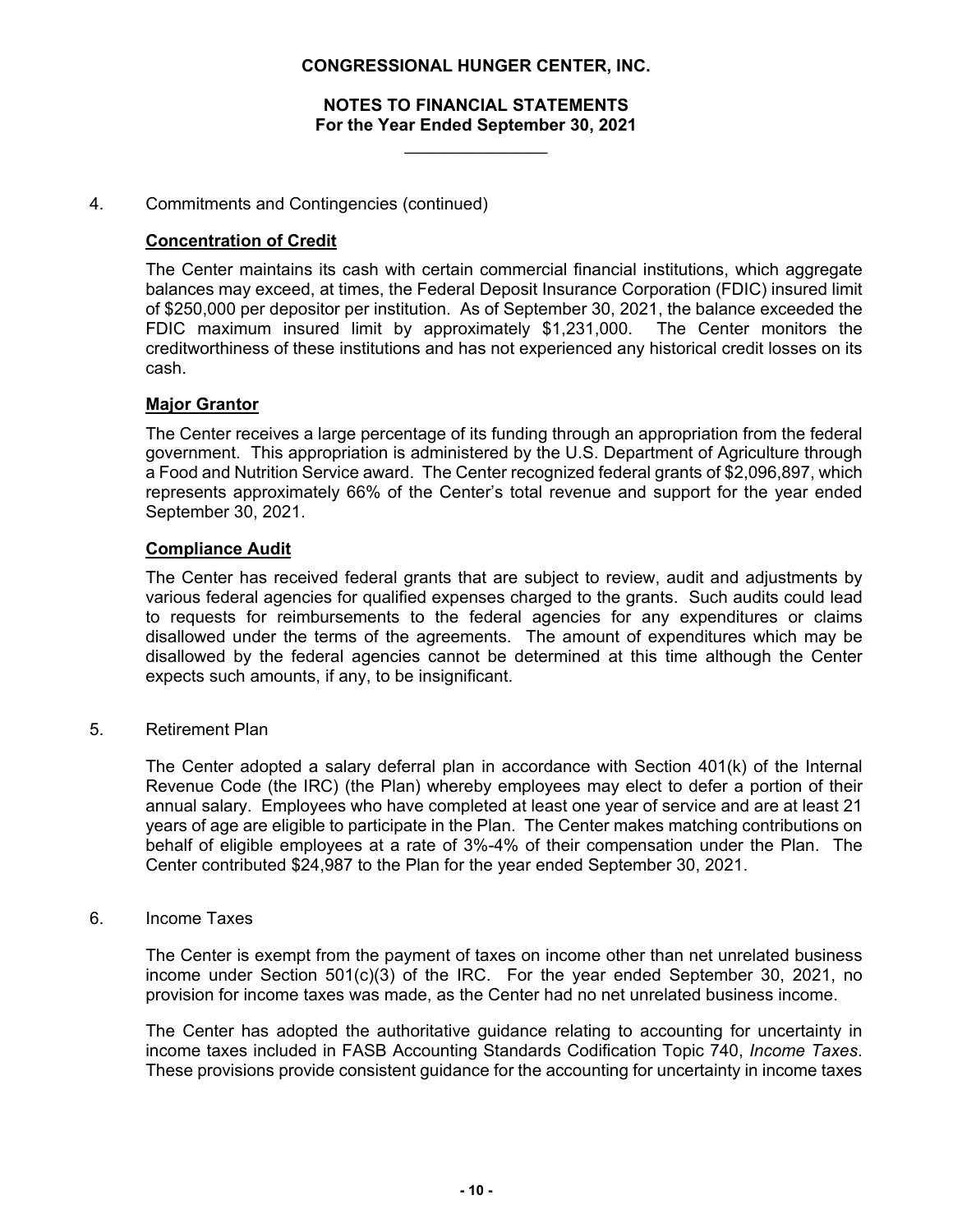#### **NOTES TO FINANCIAL STATEMENTS For the Year Ended September 30, 2021**

 $\overline{\phantom{a}}$  , where  $\overline{\phantom{a}}$ 

#### 6. Income Taxes (continued)

recognized in an entity's financial statements and prescribe a threshold of "more likely than not" for recognition and derecognition of tax positions taken or expected to be taken in a tax return. The Center evaluated its uncertainty in income taxes for the year ended September 30, 2021, and determined that there were no matters that would require recognition in the financial statements or that may have any effect on its tax-exempt status. U.S. federal jurisdiction and/or the various states and local jurisdictions in which the Center files tax returns are open for examination, however there are currently no examinations pending or in progress. It is the Center's policy to recognize interest and/or penalties related to uncertainty in income taxes, if any, in income tax or interest expense. As of September 30, 2021, the Center had no accruals for interest and/or penalties.

#### 7. Liquidity and Availability of Resources

The Center's financial assets available within one year of the statement of financial position date for general expenditure are as follows:

| Financial assets at year-end:                                                                                                                               |                  |
|-------------------------------------------------------------------------------------------------------------------------------------------------------------|------------------|
| Cash                                                                                                                                                        | \$1,497,249      |
| Grants and contributions receivable                                                                                                                         | 270,798          |
| <b>Total Financial Assets Available</b>                                                                                                                     | 1,768,047        |
| Less amounts not available to be used within one year:<br>Amount unavailable for general expenditures within<br>one year due to donor's purpose restriction | (183, 369)       |
|                                                                                                                                                             |                  |
| Financial Assets Available to Meet<br>General Expenditures Within One Year                                                                                  | <u>1,584,678</u> |

The Center structures its financial assets to be available as its general expenditures, liabilities and other obligations come due. To manage liquidity, the Center retains excess working capital in its checking account in order to be able to fund future operating expenses. Collections of grant funds occur throughout the year and are normally in advance of the programmatic activity taking place. The Center can adjust the timing of disbursements when necessary.

#### 8. Prior Year Financial Information

The financial statements include certain prior year summarized comparative information in total but not by net asset class. Such information does not include sufficient detail to constitute a presentation in conformity with GAAP. Accordingly, such information should be read in conjunction with the Center's financial statements for the year ended September 30, 2020, from which the summarized information was derived.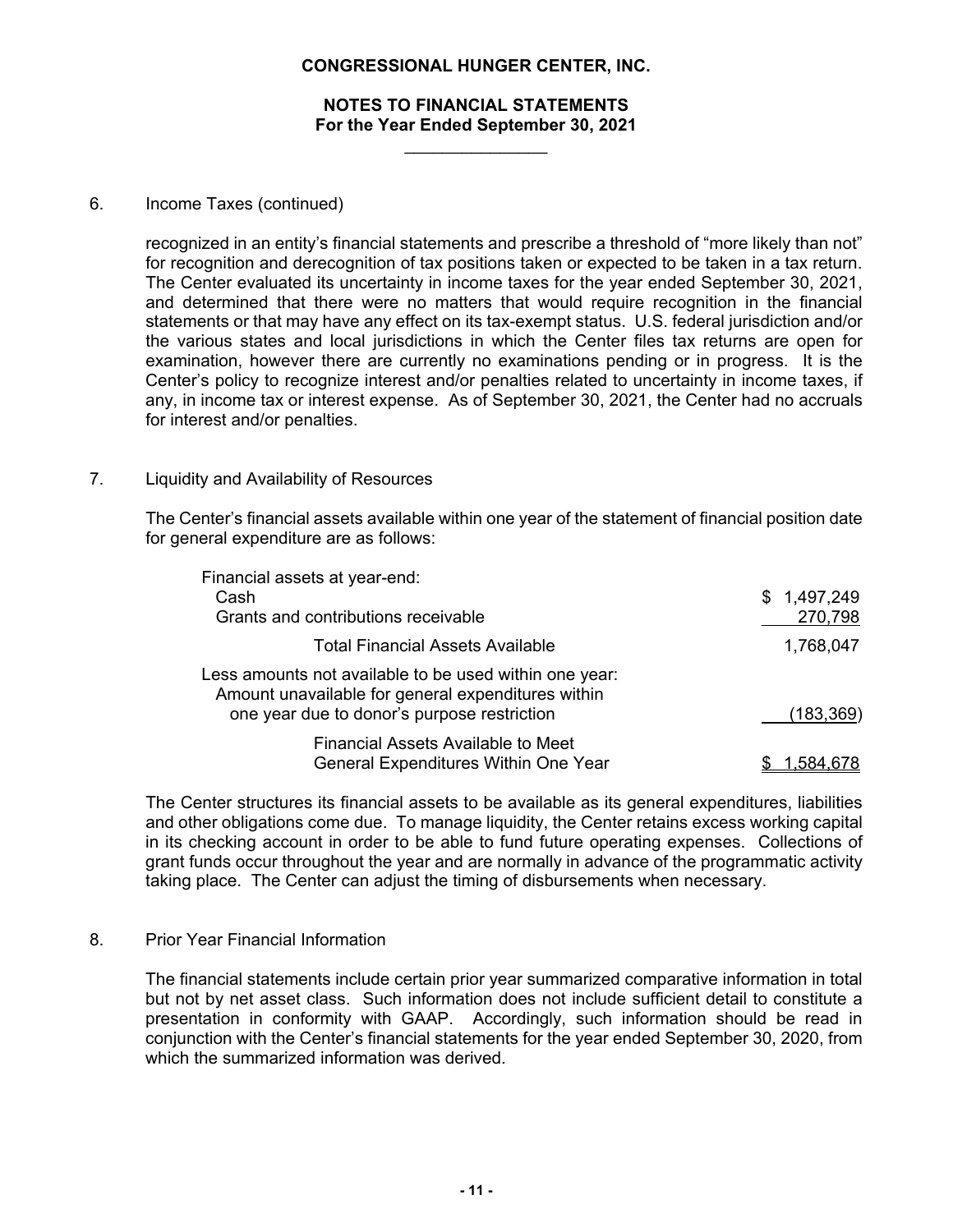#### **NOTES TO FINANCIAL STATEMENTS For the Year Ended September 30, 2021**

 $\overline{\phantom{a}}$  , where  $\overline{\phantom{a}}$ 

#### 9. Subsequent Events

In preparing these financial statements, the Center's management has evaluated events and transactions for potential recognition or disclosure through March 9, 2022, the date the financial statements were available to be issued. There were no subsequent events that require recognition or disclosure in the financial statements.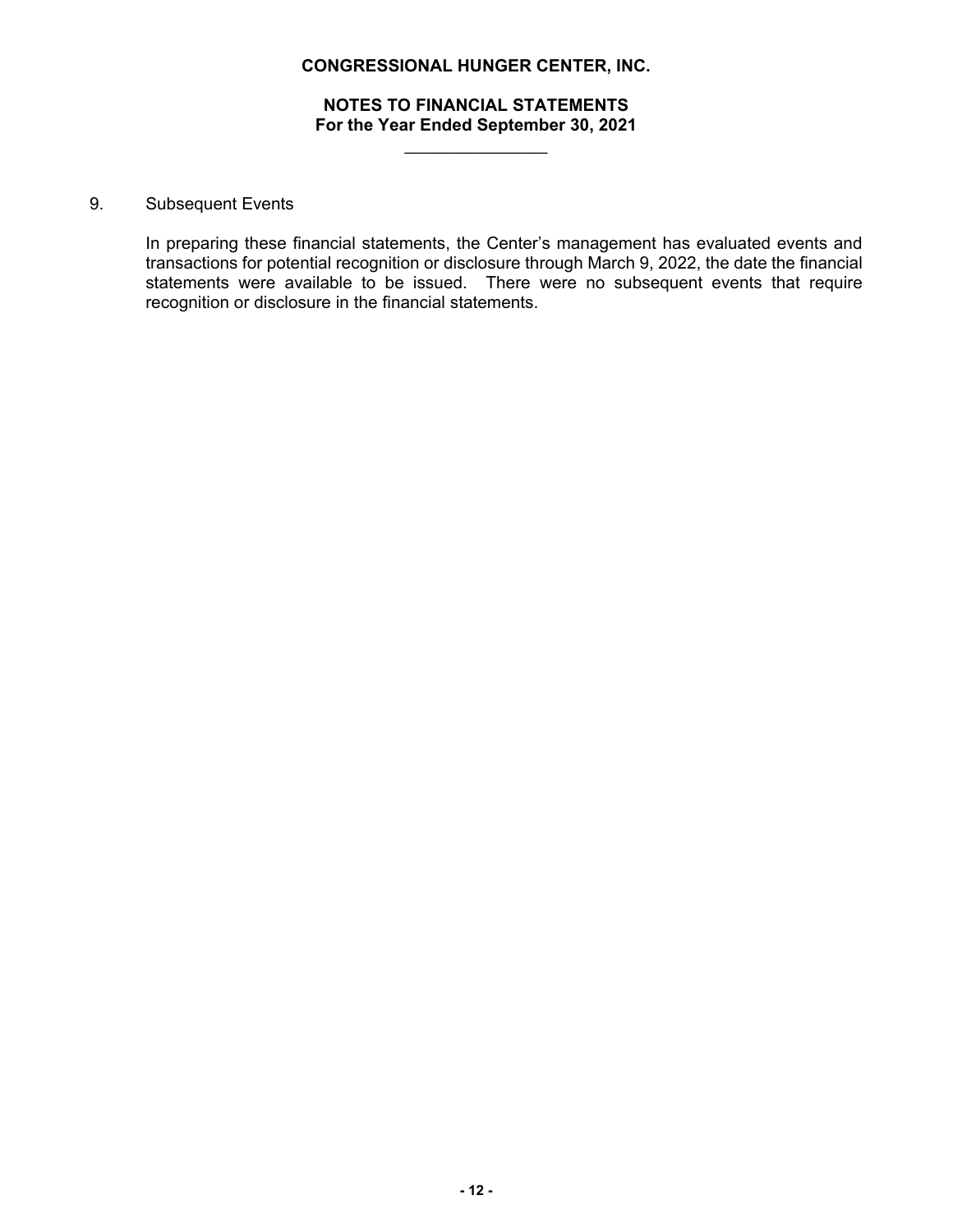

#### **INDEPENDENT AUDITORS' REPORT ON INTERNAL CONTROL OVER FINANCIAL REPORTING AND ON COMPLIANCE AND OTHER MATTERS BASED ON AN AUDIT OF FINANCIAL STATEMENTS PERFORMED IN ACCORDANCE WITH** *GOVERNMENT AUDITING STANDARDS*

To the Board of Directors of Congressional Hunger Center, Inc.

We have audited, in accordance with the auditing standards generally accepted in the United States of America and the standards applicable to financial audits contained in *Government Auditing Standards* issued by the Comptroller General of the United States, the financial statements of Congressional Hunger Center, Inc. (the Center), which comprise the statement of financial position as of September 30, 2021, and the related statements of activities, functional expenses and cash flows for the year then ended, and the related notes to the financial statements, and have issued our report thereon dated March 9, 2022.

#### **Internal Control Over Financial Reporting**

In planning and performing our audit of the financial statements, we considered the Center's internal control over financial reporting (internal control) as a basis for designing audit procedures that are appropriate in the circumstances for the purpose of expressing our opinion on the financial statements, but not for the purpose of expressing an opinion on the effectiveness of the Center's internal control. Accordingly, we do not express an opinion on the effectiveness of the Center's internal control.

*A deficiency in internal control* exists when the design or operation of a control does not allow management or employees, in the normal course of performing their assigned functions, to prevent, or detect and correct, misstatements on a timely basis. A *material weakness* is a deficiency, or a combination of deficiencies, in internal control, such that there is a reasonable possibility that a material misstatement of the entity's financial statements will not be prevented, or detected and corrected on a timely basis. A *significant deficiency* is a deficiency, or a combination of deficiencies, in internal control that is less severe than a material weakness, yet important enough to merit attention by those charged with governance.

Our consideration of internal control was for the limited purpose described in the first paragraph of this section and was not designed to identify all deficiencies in internal control that might be material weaknesses or significant deficiencies. Given these limitations, during our audit we did not identify any deficiencies in internal control that we consider to be material weaknesses. However, material weaknesses may exist that have not been identified.



M **MARCUMGROUP** MEMBER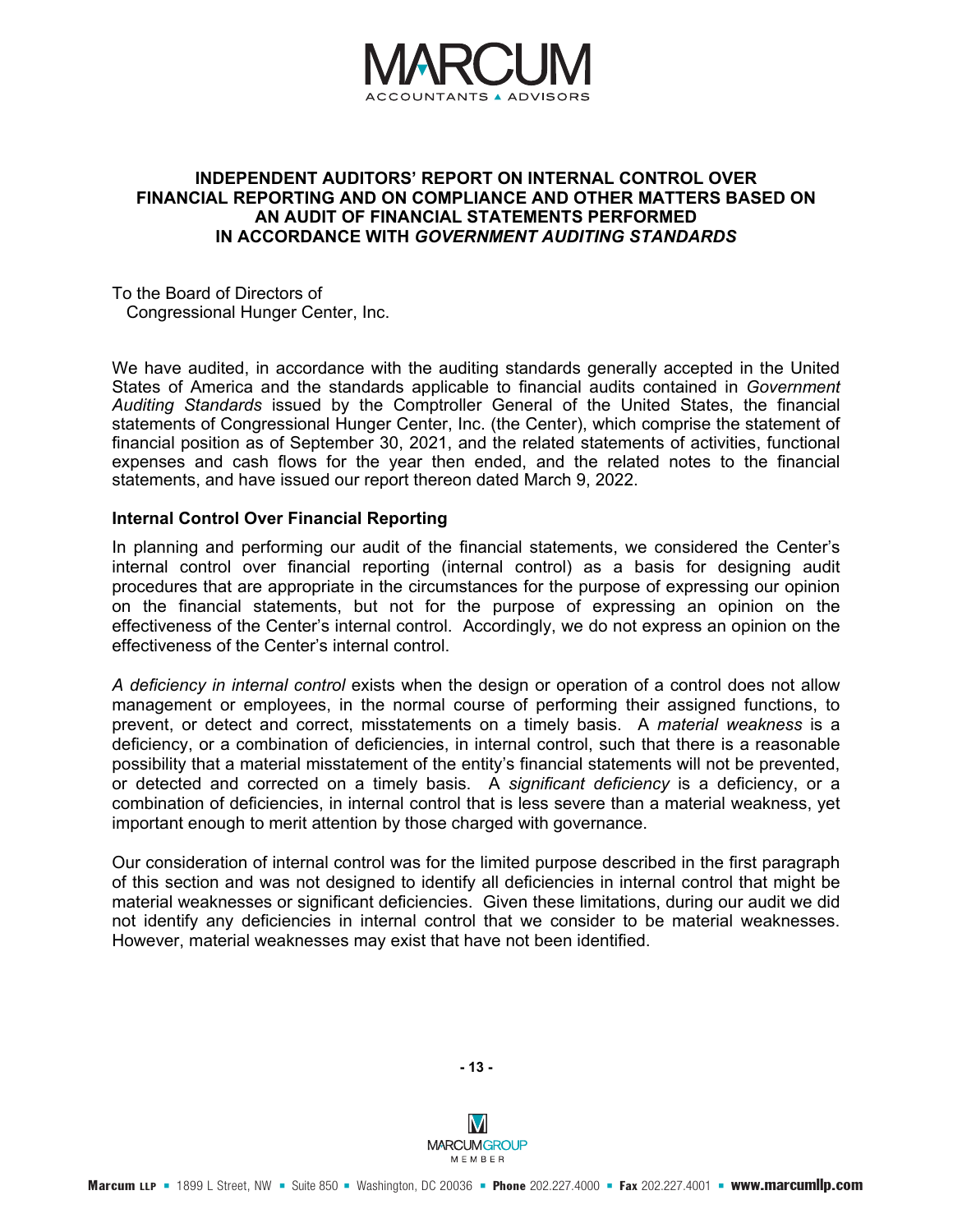#### **Compliance and Other Matters**

As part of obtaining reasonable assurance about whether the Center's financial statements are free from material misstatement, we performed tests of its compliance with certain provisions of laws, regulations, contracts, and grant agreements, noncompliance with which could have a direct and material effect on the financial statements. However, providing an opinion on compliance with those provisions was not an objective of our audit, and accordingly, we do not express such an opinion. The results of our tests disclosed no instances of noncompliance or other matters that are required to be reported under *Government Auditing Standards*.

#### **Purpose of This Report**

The purpose of this report is solely to describe the scope of our testing of internal control and compliance and the results of that testing, and not to provide an opinion on the effectiveness of the organization's internal control or on compliance. This report is an integral part of an audit performed in accordance with *Government Auditing Standards* in considering the organization's internal control and compliance. Accordingly, this communication is not suitable for any other purpose.

Marcum LLP

Washington, DC March 9, 2022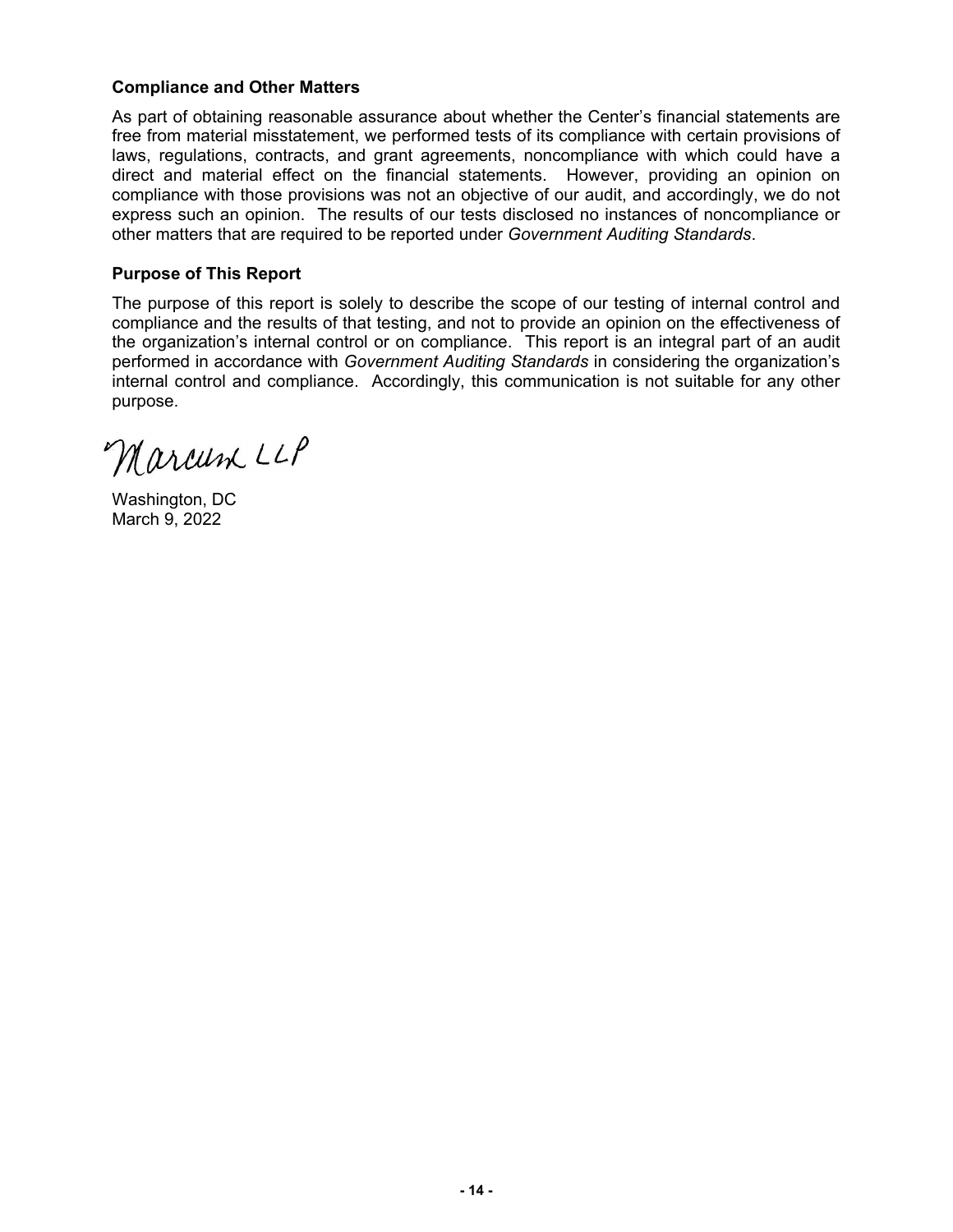

#### **INDEPENDENT AUDITORS' REPORT ON COMPLIANCE FOR EACH MAJOR FEDERAL PROGRAM AND ON INTERNAL CONTROL OVER COMPLIANCE REQUIRED BY THE UNIFORM GUIDANCE**

To the Board of Directors of Congressional Hunger Center, Inc.

#### **Report on Compliance for Each Major Federal Program**

We have audited Congressional Hunger Center, Inc.'s (the Center) compliance with the types of compliance requirements described in the *OMB Compliance Supplement* that could have a direct and material effect on each of the Center's major federal programs for the year ended September 30, 2021. The Center's major federal program is identified in the summary of auditors' results section of the accompanying schedule of findings and questioned costs.

#### *Management's Responsibility*

Management is responsible for compliance with federal statutes, regulations, and the terms and conditions of its federal awards applicable to its federal programs.

#### *Auditors' Responsibility*

Our responsibility is to express an opinion on compliance for each of the Center's major federal programs based on our audit of the types of compliance requirements referred to above. We conducted our audit of compliance in accordance with auditing standards generally accepted in the United States of America; the standards applicable to financial audits contained in *Government Auditing Standards*, issued by the Comptroller General of the United States; and the audit requirements of Title 2 U.S. *Code of Federal Regulations* Part 200*, Uniform Administrative Requirements, Cost Principles, and Audit Requirements for Federal Awards* (Uniform Guidance). Those standards and the Uniform Guidance require that we plan and perform the audit to obtain reasonable assurance about whether noncompliance with the types of compliance requirements referred to above that could have a direct and material effect on a major federal program occurred. An audit includes examining, on a test basis, evidence about the Center's compliance with those requirements and performing such other procedures as we considered necessary in the circumstances.

We believe that our audit provides a reasonable basis for our opinion on compliance for each major federal program. However, our audit does not provide a legal determination of the Center's compliance.



M **MARCUMGROUP** MEMBER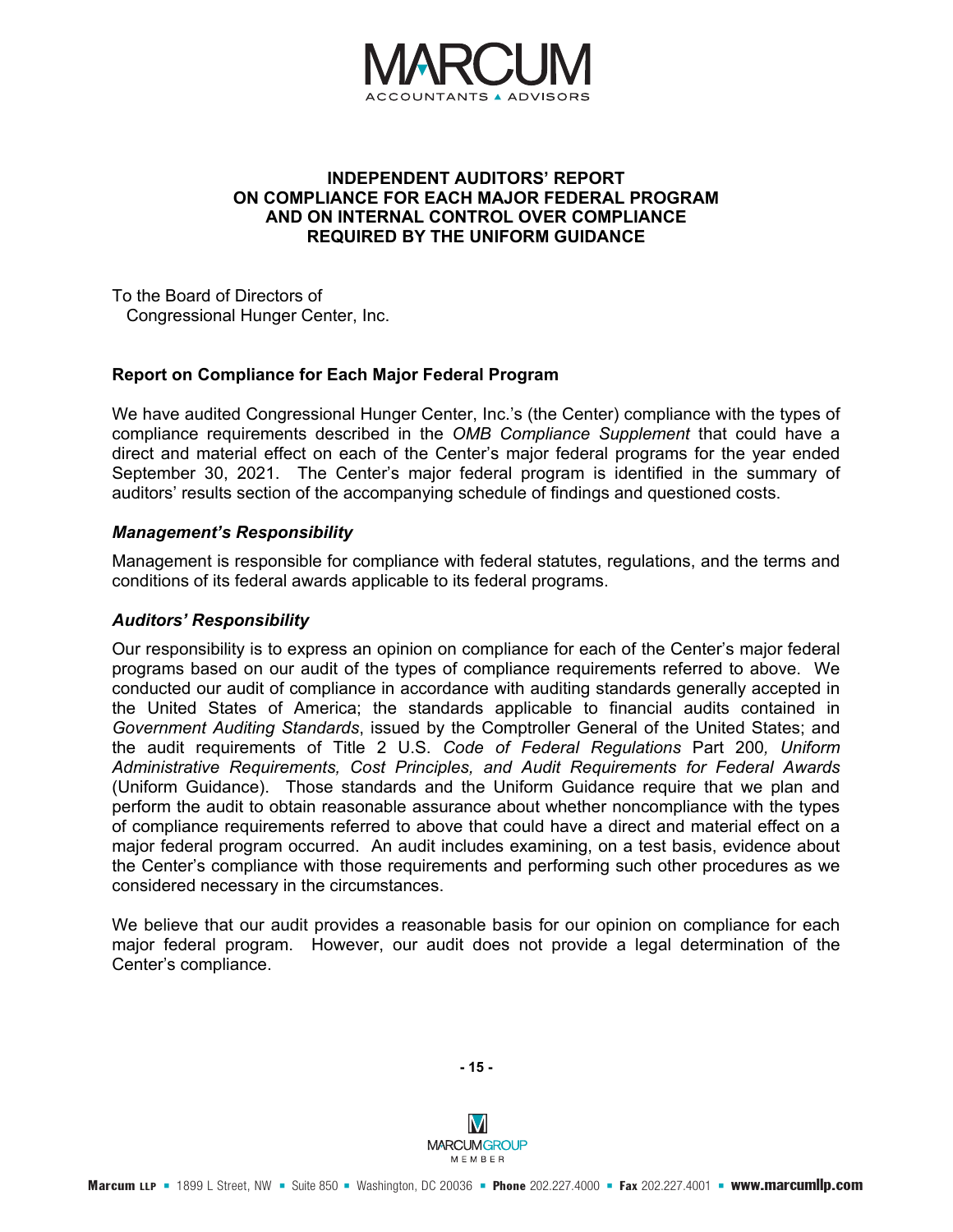#### *Opinion on Each Major Federal Program*

In our opinion, the Center complied, in all material respects, with the types of compliance requirements referred to above that could have a direct and material effect on its major federal program for the year ended September 30, 2021.

#### **Report on Internal Control Over Compliance**

Management of the Center is responsible for establishing and maintaining effective internal control over compliance with the types of compliance requirements referred to above. In planning and performing our audit of compliance, we considered the Center's internal control over compliance with the types of requirements that could have a direct and material effect on each major federal program to determine the auditing procedures that are appropriate in the circumstances for the purpose of expressing an opinion on compliance for each major federal program and to test and report on internal control over compliance in accordance with the Uniform Guidance, but not for the purpose of expressing an opinion on the effectiveness of internal control over compliance. Accordingly, we do not express an opinion on the effectiveness of the Center's internal control over compliance.

A *deficiency in internal control over compliance* exists when the design or operation of a control over compliance does not allow management or employees, in the normal course of performing their assigned functions, to prevent, or detect and correct, noncompliance with a type of compliance requirement of a federal program on a timely basis. A *material weakness in internal control over compliance* is a deficiency, or a combination of deficiencies, in internal control over compliance, such that there is a reasonable possibility that material noncompliance with a type of compliance requirement of a federal program will not be prevented, or detected and corrected, on a timely basis. A *significant deficiency in internal control over compliance* is a deficiency, or a combination of deficiencies, in internal control over compliance with a type of compliance requirement of a federal program that is less severe than a material weakness in internal control over compliance, yet important enough to merit attention by those charged with governance.

Our consideration of internal control over compliance was for the limited purpose described in the first paragraph of this section and was not designed to identify all deficiencies in internal control over compliance that might be material weaknesses or significant deficiencies. We did not identify any deficiencies in internal control over compliance that we consider to be material weaknesses. However, material weaknesses may exist that have not been identified.

The purpose of this report on internal control over compliance is solely to describe the scope of our testing of internal control over compliance and the results of that testing based on the requirements of the Uniform Guidance. Accordingly, this report is not suitable for any other purpose.

Marcum LLP

Washington, DC March 9, 2022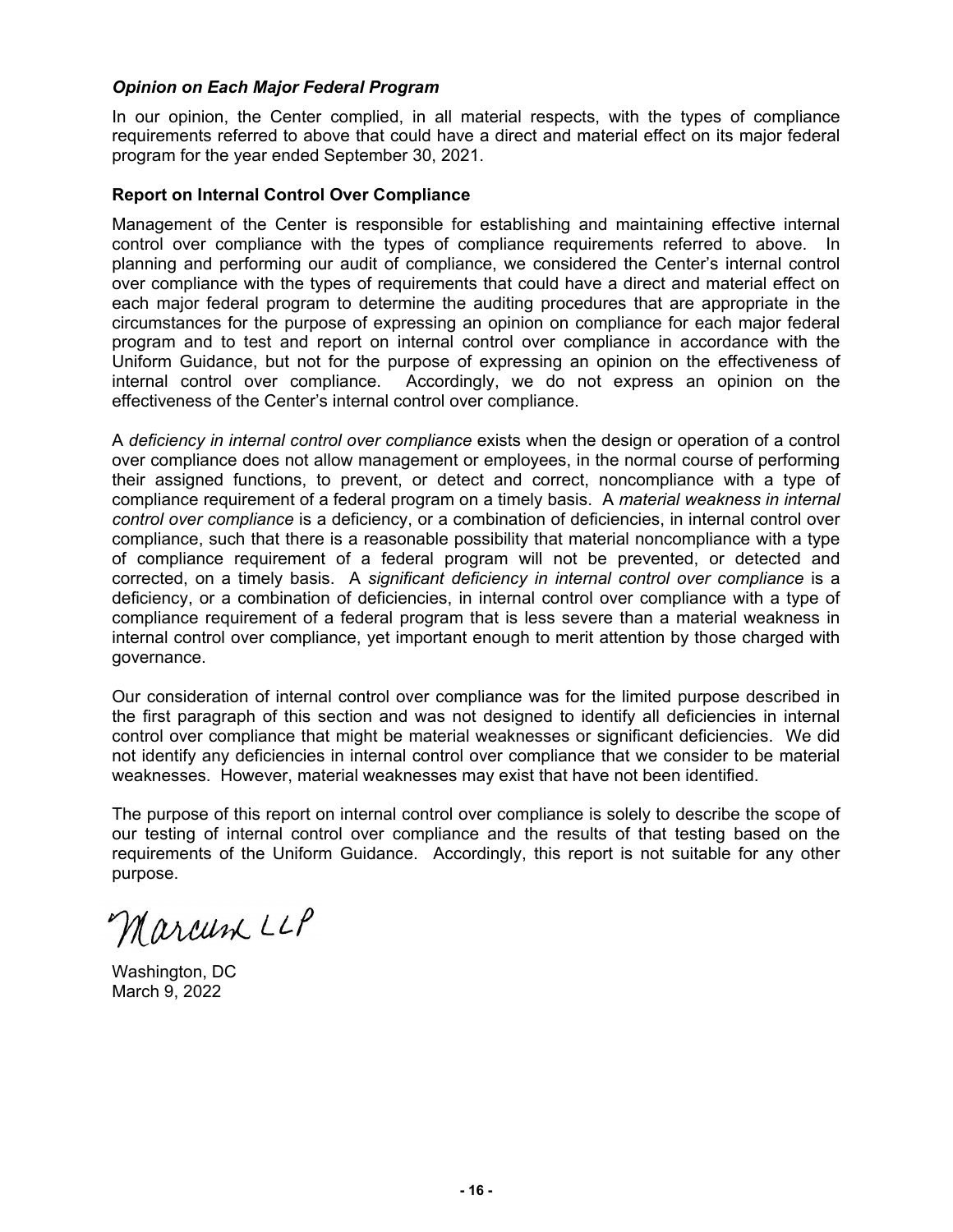## **For the Year Ended September 30, 2021 SCHEDULE OF EXPENDITURES OF FEDERAL AWARDS**

 $\overline{\phantom{a}}$  , where  $\overline{\phantom{a}}$ 

| <b>Federal Grantor/Pass-Through</b><br><b>Grantor/Program or Cluster Title</b>                                                                  | <b>Assistance</b><br>Listing<br><b>Number</b> | Pass-Through<br><b>Entity Identifying</b><br><b>Number</b> |   | <b>Passed</b><br>Through to<br><b>Subrecipients</b> |     | Total<br>Federal<br><b>Expenditures</b> |
|-------------------------------------------------------------------------------------------------------------------------------------------------|-----------------------------------------------|------------------------------------------------------------|---|-----------------------------------------------------|-----|-----------------------------------------|
| <b>U.S. DEPARTMENT OF AGRICULTURE</b><br><b>Bill Emerson National Hunger Fellows and Mickey Leland</b><br>International Hunger Fellows Programs | 10.593                                        | N/A                                                        |   |                                                     | \$. | 1,918,363                               |
| <b>TOTAL DEPARTMENT OF AGRICULTURE</b>                                                                                                          |                                               |                                                            |   |                                                     |     | 1,918,363                               |
| U.S. AGENCY FOR INTERNATIONAL DEVELOPMENT<br><b>USAID Foreign Assistance for Programs Overseas</b>                                              | 98,001                                        | N/A                                                        |   |                                                     |     | 178,534                                 |
| TOTAL U.S. AGENCY FOR INTERNATIONAL DEVELOPMENT                                                                                                 |                                               |                                                            |   |                                                     |     | 178,534                                 |
| TOTAL EXPENDITURES OF FEDERAL AWARDS                                                                                                            |                                               |                                                            | S |                                                     | S   | 2,096,897                               |

**See accompanying notes to this schedule.**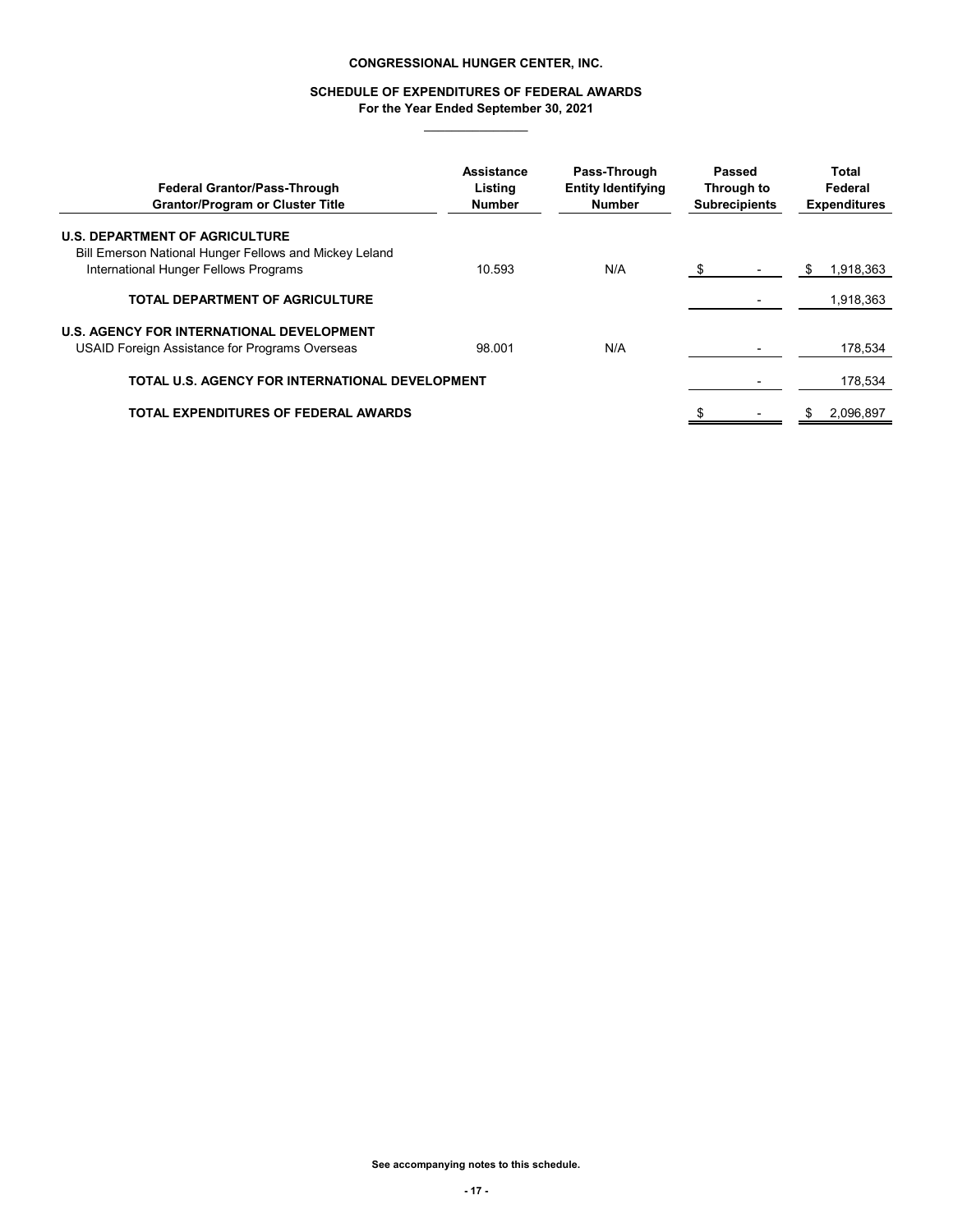#### **NOTES TO SCHEDULE OF EXPENDITURES OF FEDERAL AWARDS For the Year Ended September 30, 2021**

 $\overline{\phantom{a}}$  , where  $\overline{\phantom{a}}$ 

#### 1. Basis of Presentation

The accompanying schedule of expenditures of federal awards (SEFA) includes the federal award activity of the Center under programs of the federal government for the year ended September 30, 2021. The information on the SEFA is presented in accordance with the requirements of Title 2 U.S. *Code of Federal Regulations Part 200, Uniform Administrative Requirements, Cost Principles, and Audit Requirements for Federal Awards* (Uniform Guidance). Because the SEFA presents only a selected portion of the operations of the Center, it is not intended to and does not present the financial position, changes in net assets, or cash flows of the Center.

#### 2. Basis of Accounting

Expenditures reported on the SEFA are reported on the accrual basis of accounting. Such expenditures are recognized following the cost principles contained in the Uniform Guidance wherein certain types of expenditures are not allowable or are limited as to reimbursement.

#### 3. Indirect Cost Rate

The Center has elected not to use the 10% de minimis indirect cost rate as allowed under the Uniform Guidance.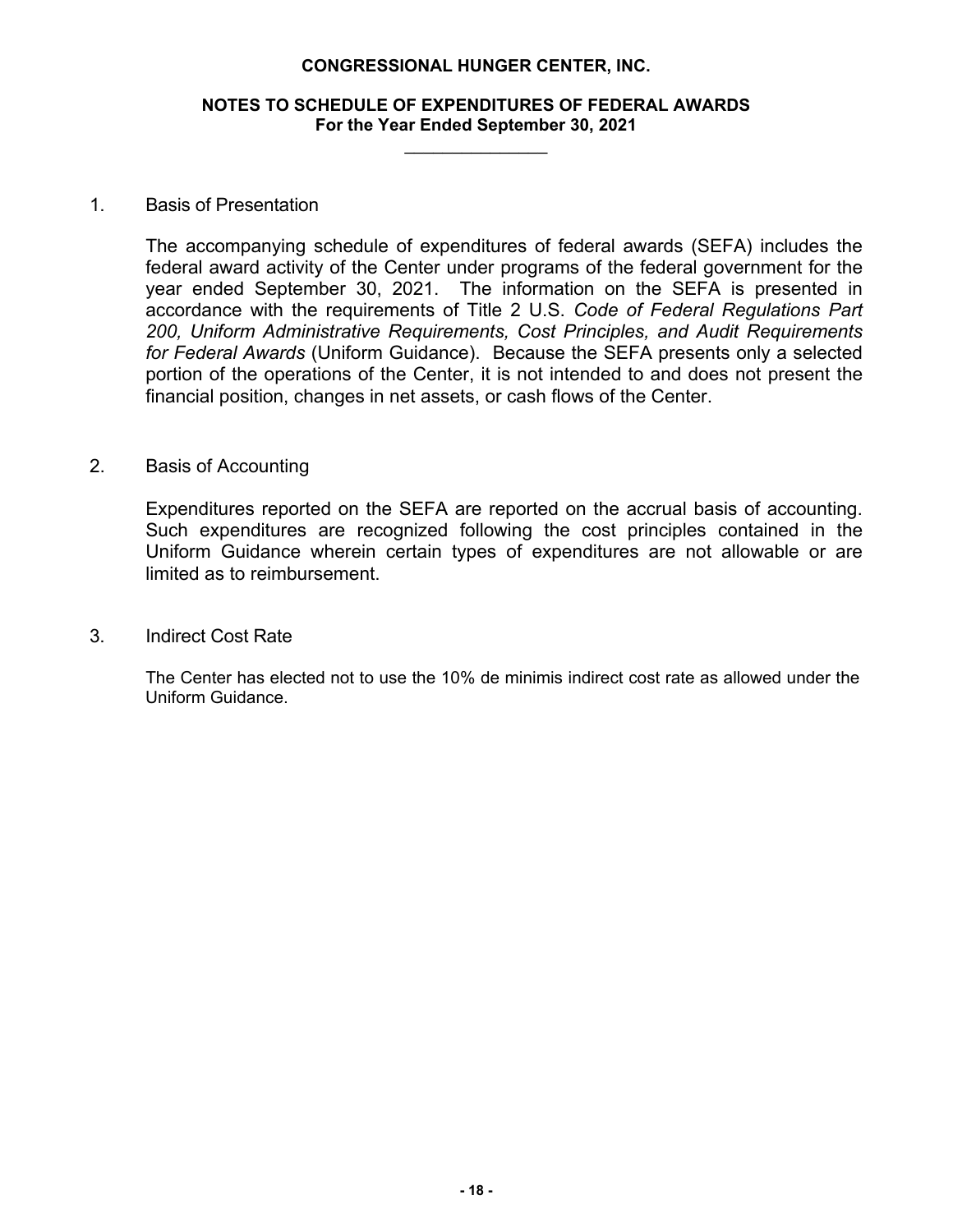#### **SCHEDULE OF FINDINGS AND QUESTIONED COSTS For the Year Ended September 30, 2021**

 $\overline{\phantom{a}}$  , where  $\overline{\phantom{a}}$ 

## **SECTION I – SUMMARY OF AUDITORS' RESULTS**

#### *Financial Statements*

| Type of report the auditor issued on whether the<br>financial statements audited were prepared<br>in accordance with GAAP:    | <b>Unmodified</b> |                                                         |
|-------------------------------------------------------------------------------------------------------------------------------|-------------------|---------------------------------------------------------|
| Internal control over financial reporting:<br>Material weakness(es) identified?<br>Significant deficiency(ies) identified?    | Yes <u>X</u> No   | Yes X None Reported                                     |
| None compliance material to financial statements noted?                                                                       | Yes <u>X</u> No   |                                                         |
| <b>Federal Awards</b>                                                                                                         |                   |                                                         |
| Internal control over major federal programs:<br>Material weakness(es) identified?<br>Significant deficiency(ies) identified? |                   | Yes $\frac{X}{X}$ No<br>Yes $\frac{X}{X}$ None Reported |
| Type of auditors' report issued on compliance for<br>major federal programs:                                                  | <b>Unmodified</b> |                                                         |
| Any audit findings disclosed that are required to be<br>reported in accordance with 2 CFR, 200 516(a)?                        | Yes X No          |                                                         |
| Identification of major federal programs:                                                                                     |                   |                                                         |
| Name of Federal Program or Cluster                                                                                            |                   | <b>Assistance Listing</b><br>Number                     |
| Bill Emerson National Hunger Fellows and Mickey Leland<br><b>International Hunger Fellows Programs</b>                        |                   | 10.593                                                  |
| Dollar threshold used to distinguish between Type A and Type B programs:                                                      |                   | 750,000<br>\$                                           |
| Auditee qualified as a low-risk auditee?                                                                                      | X Yes             | No                                                      |